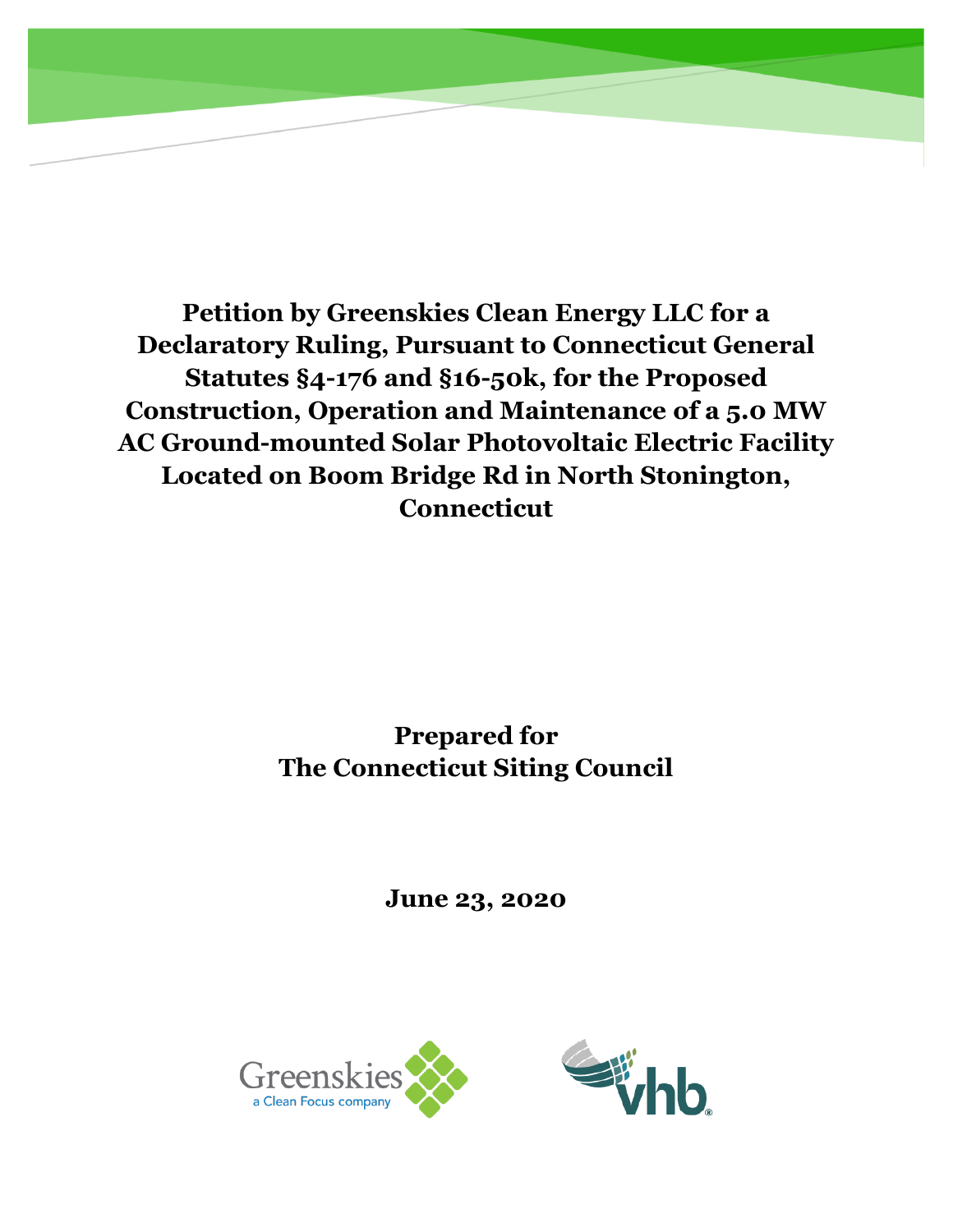



# **Table of Contents**

| 1.0   |       |  |  |  |  |  |  |
|-------|-------|--|--|--|--|--|--|
| 2.0   |       |  |  |  |  |  |  |
| 3.0   |       |  |  |  |  |  |  |
| 3.1   |       |  |  |  |  |  |  |
|       | 3.1.1 |  |  |  |  |  |  |
| 3.1.2 |       |  |  |  |  |  |  |
| 3.1.3 |       |  |  |  |  |  |  |
| 3.2   |       |  |  |  |  |  |  |
| 3.2.1 |       |  |  |  |  |  |  |
| 3.2.2 |       |  |  |  |  |  |  |
| 3.2.3 |       |  |  |  |  |  |  |
| 3.2.4 |       |  |  |  |  |  |  |
| 3.3   |       |  |  |  |  |  |  |
| 3.4   |       |  |  |  |  |  |  |
| 3.5   |       |  |  |  |  |  |  |
| 3.6   |       |  |  |  |  |  |  |
| 4.0   |       |  |  |  |  |  |  |
| 4.1   |       |  |  |  |  |  |  |
| 4.2   |       |  |  |  |  |  |  |
| 5.0   |       |  |  |  |  |  |  |
| 6.0   |       |  |  |  |  |  |  |
| 6.1   |       |  |  |  |  |  |  |
| 6.2   |       |  |  |  |  |  |  |
| 6.3   |       |  |  |  |  |  |  |
|       |       |  |  |  |  |  |  |
| 6.3.2 |       |  |  |  |  |  |  |
| 6.4   |       |  |  |  |  |  |  |
| 6.5   |       |  |  |  |  |  |  |
| 6.6   |       |  |  |  |  |  |  |
| 6.6.1 |       |  |  |  |  |  |  |
| 6.6.2 |       |  |  |  |  |  |  |
| 6.7   |       |  |  |  |  |  |  |
| 6.8   |       |  |  |  |  |  |  |
| 6.8.1 |       |  |  |  |  |  |  |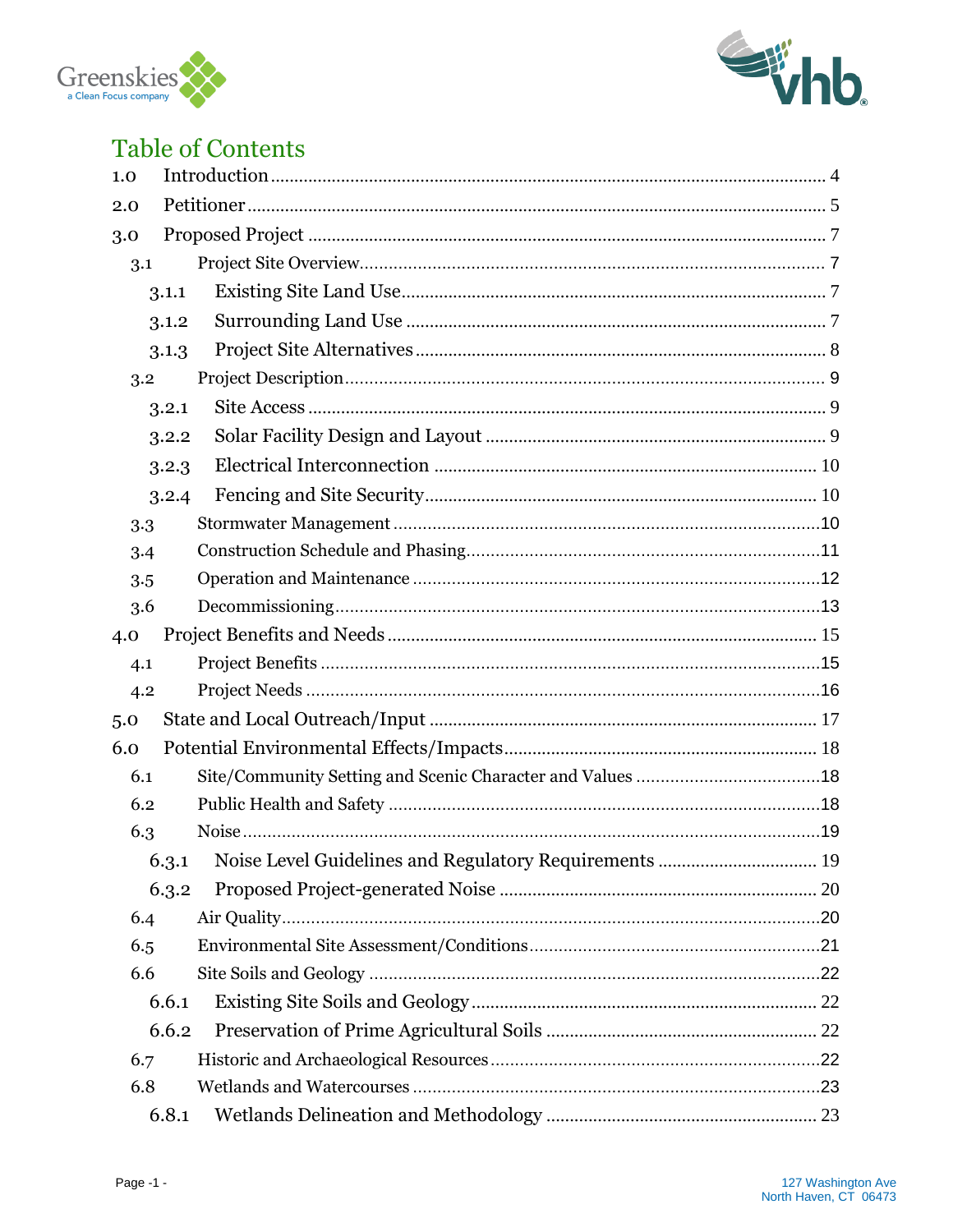



| 6.8.2 |  |  |  |  |
|-------|--|--|--|--|
| 6.8.3 |  |  |  |  |
| 6.9   |  |  |  |  |
| 6.9.1 |  |  |  |  |
| 6.9.2 |  |  |  |  |
| 6.9.2 |  |  |  |  |
| 6.10  |  |  |  |  |
| 6.11  |  |  |  |  |
|       |  |  |  |  |
|       |  |  |  |  |
| 7.0   |  |  |  |  |
|       |  |  |  |  |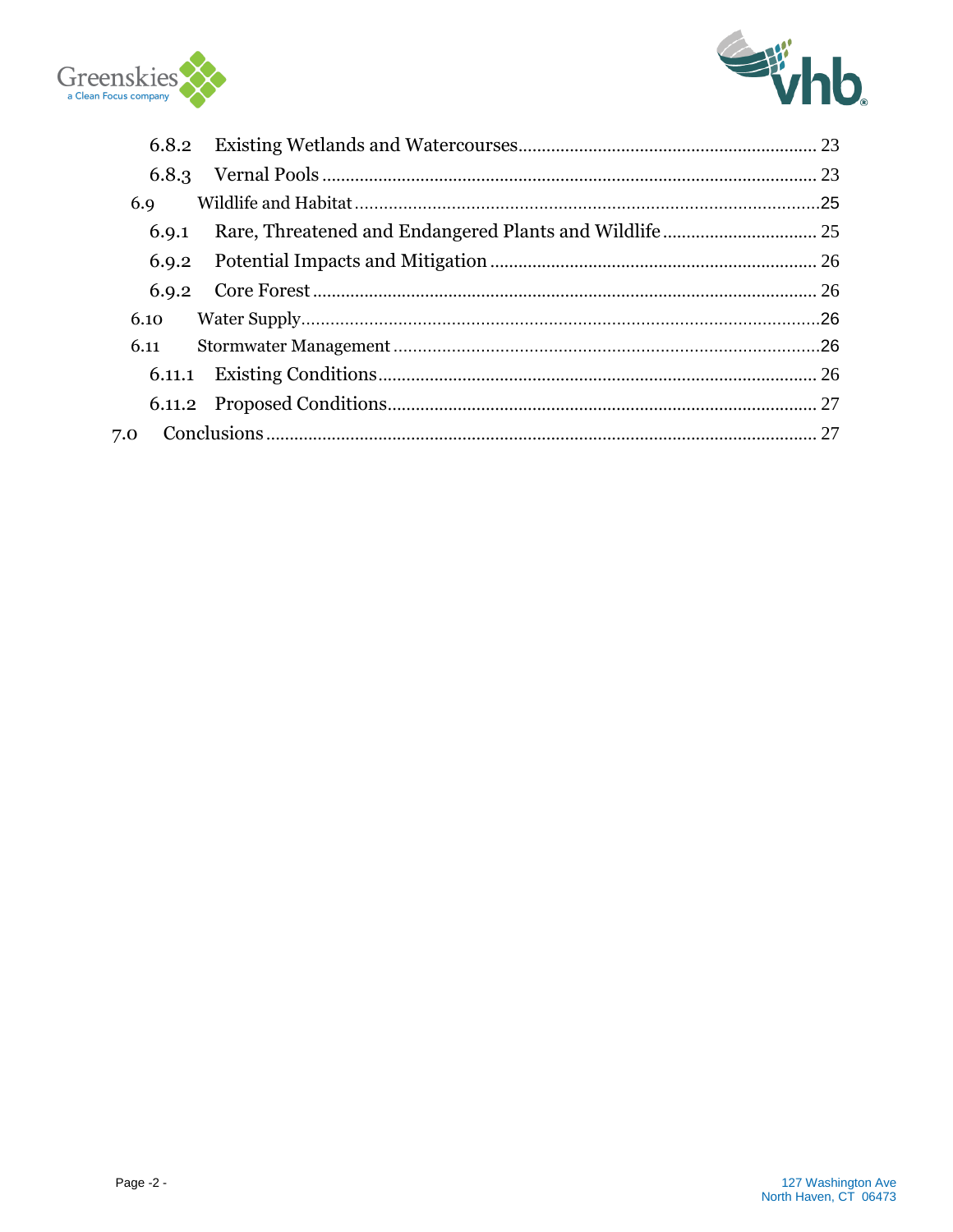



#### **LIST OF FIGURES:**

- Figure 1 Site Location Map
- Figure 2 Proposed Project Area Aerial
- Figure 3 Zoning Map
- Figure 4A Tax Parcel Map 119 0928
- Figure  $4B Tax$  Parcel Map  $119 6313$
- Figure 4C Tax Parcel Map 119 7862
- Figure 5 Site Survey
- Figure 6 Proposed Project Layout
- Figure 7 Slope Map
- Figure 8 Construction Schedule
- Figure 9 Prime Farmland Soils Map
- Figure 10 Wetlands Delineation Map
- Figure 11 Core Forest
- Figure 12 Aquifer Protection Area Mapping
- Figure 13 Public Water Supply Watershed Map
- Figure 14 Groundwater Classifications, North Stonington, CT (CTDEEP)

#### **LIST OF APPENDICES:**

- Appendix A Permit Plan Set
- Appendix B Electrical Drawings & Equipment Specifications
- Appendix C Operation & Maintenance Documentation
- Appendix D Draft Decommissioning Plan
- Appendix E Carbon Debt Analysis
- Appendix F Phase I & Phase II Environmental Site Assessments
- Appendix G Stormwater Report
- Appendix H Cultural Resource Assessment Documentation
- Appendix I Wetlands Delineation Report & Vernal Pool Study
- Appendix J Wildlife & Habitat Review Documentation
- Appendix K –Public Outreach Documentation
- Appendix L Site Soils Information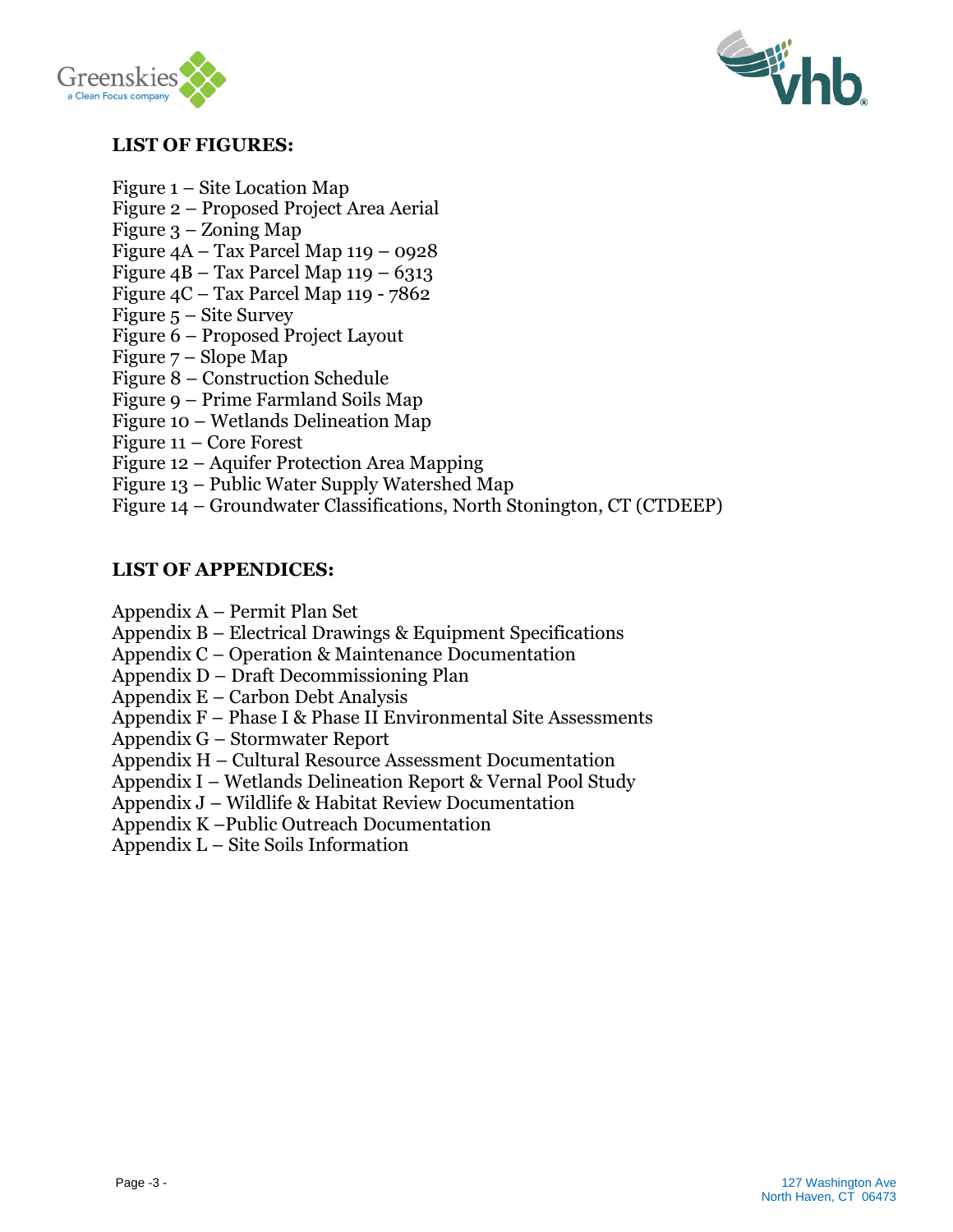



## <span id="page-4-0"></span>1.0 Introduction

This is a Petition for a declaratory ruling that no Certificate of Environmental Compatibility and Public need is required for the development, construction, operation and maintenance of the proposed Greenskies project (the Project) proposed by Greenskies Clean Energy LLC (GCE; Petitioner) in the Town of North Stonington, Connecticut, pursuant to Connecticut General Statutes §4-176 and §16-50k. The Project consists of the development of a 5.0 megawatt (MW) alternating current (AC) groundmounted solar photovoltaic (PV) facility located at 227 Boom Bridge Rd, North Stonington, Connecticut. See Figure 1 – Site Location Map and Figure 2 – Proposed Project Area Aerial.

The Project will participate in the Renewable Energy Credit program, selling power to Connecticut State Colleges and Universities ("CSCU"). GCE was awarded five (5) zero emission renewable energy credits (ZRECs) and entered into five (5) *Standard Contract for the Purchase and Sale of Connecticut Class 1 Renewable Energy Credits from Low or Zero Emission Projects* with Eversource dated July 26th, 2019. The delivery term start date for all five contracts is April 1st, 2021.

Authorization by the Connecticut Siting Council (CSC) via approval of this Petition will allow the Project to be constructed and assist the State of Connecticut in achieving its goal of energy conservation and sustainability. Pending approvals, the Project will commence financing, detailed engineering, procurement, and construction efforts in 2020, with commercial operation planned for the entire Project in 2021.

The Project is located on parcels within the Town of North Stonington's R60 residential zoning district and is comprised of approximately 27 acres of development on 133 acres total. See Figure  $3 -$ Zoning Map, Figure  $4A -$ Tax Parcel Map  $119 - 0928$  and Figure  $4B$ – Tax Parcel Map 119 – 6313. The site is bounded by I-95 to the north, forest to the south and west (zoned Medium Density Residential (R-60)), and undeveloped commercial land to the east (zoned Highway Commercial (HC)). The site parcels are all within the R-60 zone (Medium Density Residential).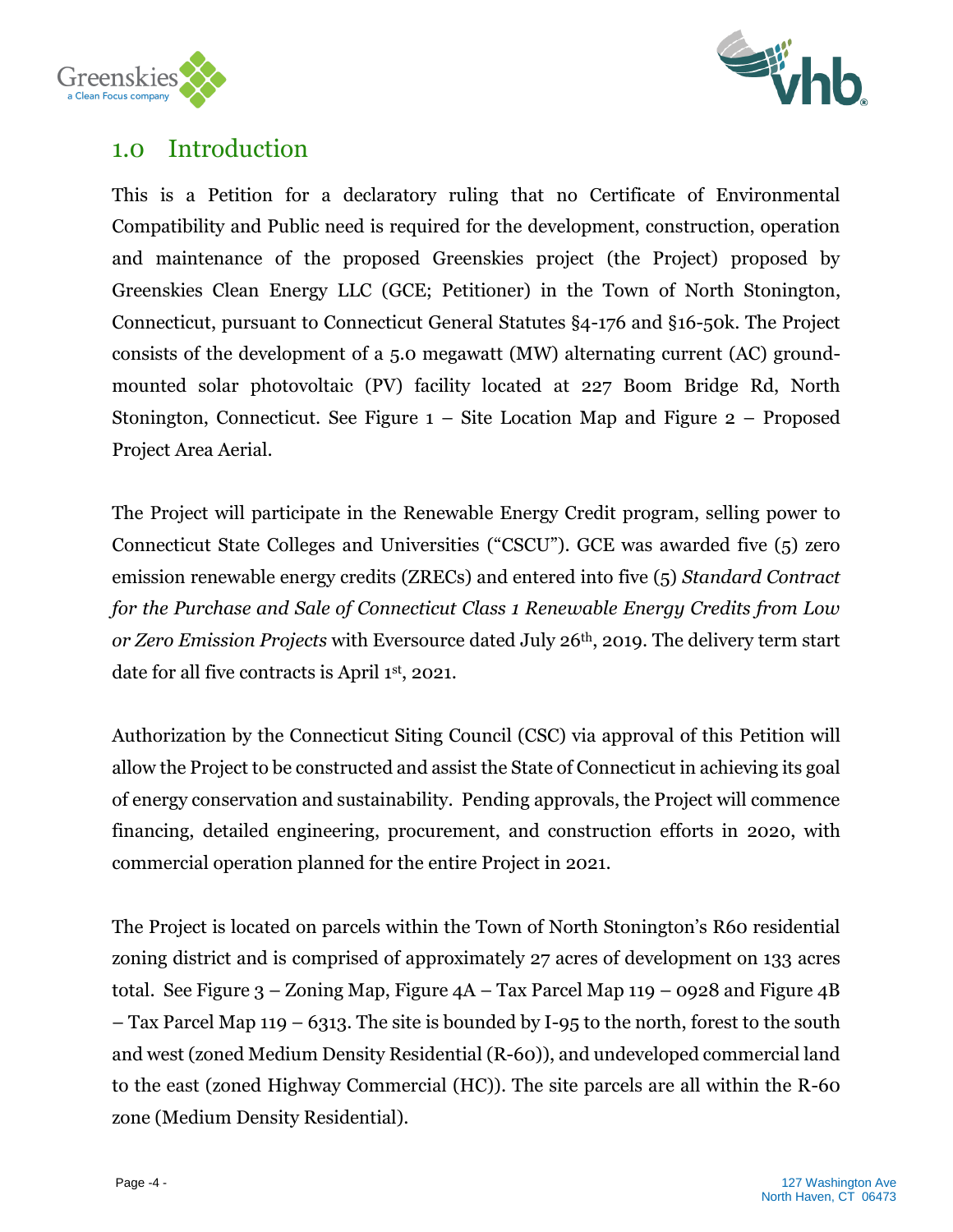



Until 2016, the site consisted of forestland. It was cleared at that time by the landowner for potential farming purposes but has not been used as such. Since that time, the site has grown to be covered with low lying brush and smaller-sized saplings.

## <span id="page-5-0"></span>2.0 Petitioner

Petitioner GCE, a limited liability company with offices at 127 Washington Ave, North Haven, CT 06473, as Petitioner, proposes to develop, engineer, procure, construct (EPC) and own a Class I renewable energy resource (as defined by Section 16-1 (a) (20) of the Connecticut General Statutes). GCE develops, finances, constructs, and maintains clean, renewable-energy projects in the United States. In conjunction with its affiliate, Clean Focus Yield, the company offers integrated solar and battery-storage solutions to C&I, municipal, and utility customers. From beginning to end – origination through construction and then lifetime operation – customers work with a single delivery team. GCE focuses on delivering clean energy, peak performance, and maximum energy savings. The company is an offshoot of Greenskies Renewable Energy LLC, which was founded in 2009 and has constructed and operates over 230 MW of C&I solar projects throughout the country. The power generated by the portfolio is sold under long-term contracts that are typically 20 years, and the majority of the buyers have investmentgrade credit ratings.

Clients include Target Corporation, Walmart, Inc., and Amazon. According to the Solar Energy Industry Association, Target and Walmart are the number one and two solar users at US-based facilities, and Amazon is number ten. GCE is the partner of choice for large corporations and owners of real estate seeking to take a company- or portfolio-wide approach to solar energy adoption, and we GCE consistently ranked as one of the top solar developers in the United States.

As a vertically-integrated company, Greenskies Clean Energy manages every step of the solar development and implementation process. From project origination to design and engineering to construction and, ultimately, operation and maintenance, Greenskies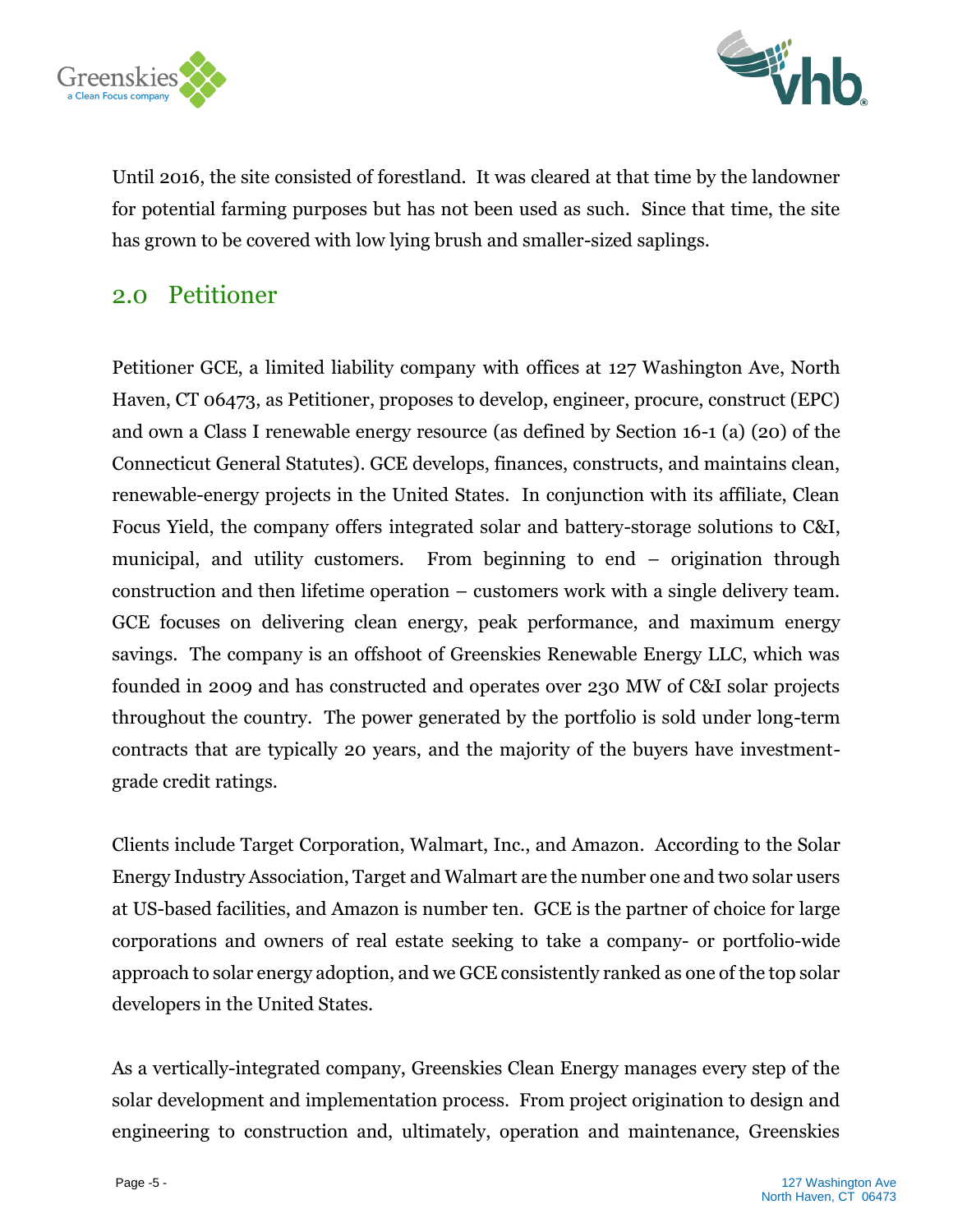



Clean Energy brings years of industry knowledge and expertise at every level. Moreover, with hands-on management of on-site performance, both during construction and operation and maintenance, and sophisticated reporting processes in place, the company is able to ensure safety, quality control and optimal electrical generation throughout the life of each project.

Correspondence and communications regarding this Petition should be addressed to both of the following individuals:

Christopher Ross Project Developer Greenskies Clean Energy LLC 127 Washington Ave West Building, Garden Level North Haven, CT 06473 [cross@greenskies.com](mailto:cross@greenskies.com) (860)398-5408

Lee D. Hoffman Pullman & Comley, LLC 90 State House Square Hartford, CT 06103-3702 [lhoffman@pullcom.com](mailto:lhoffman@pullcom.com) (860) 424-4315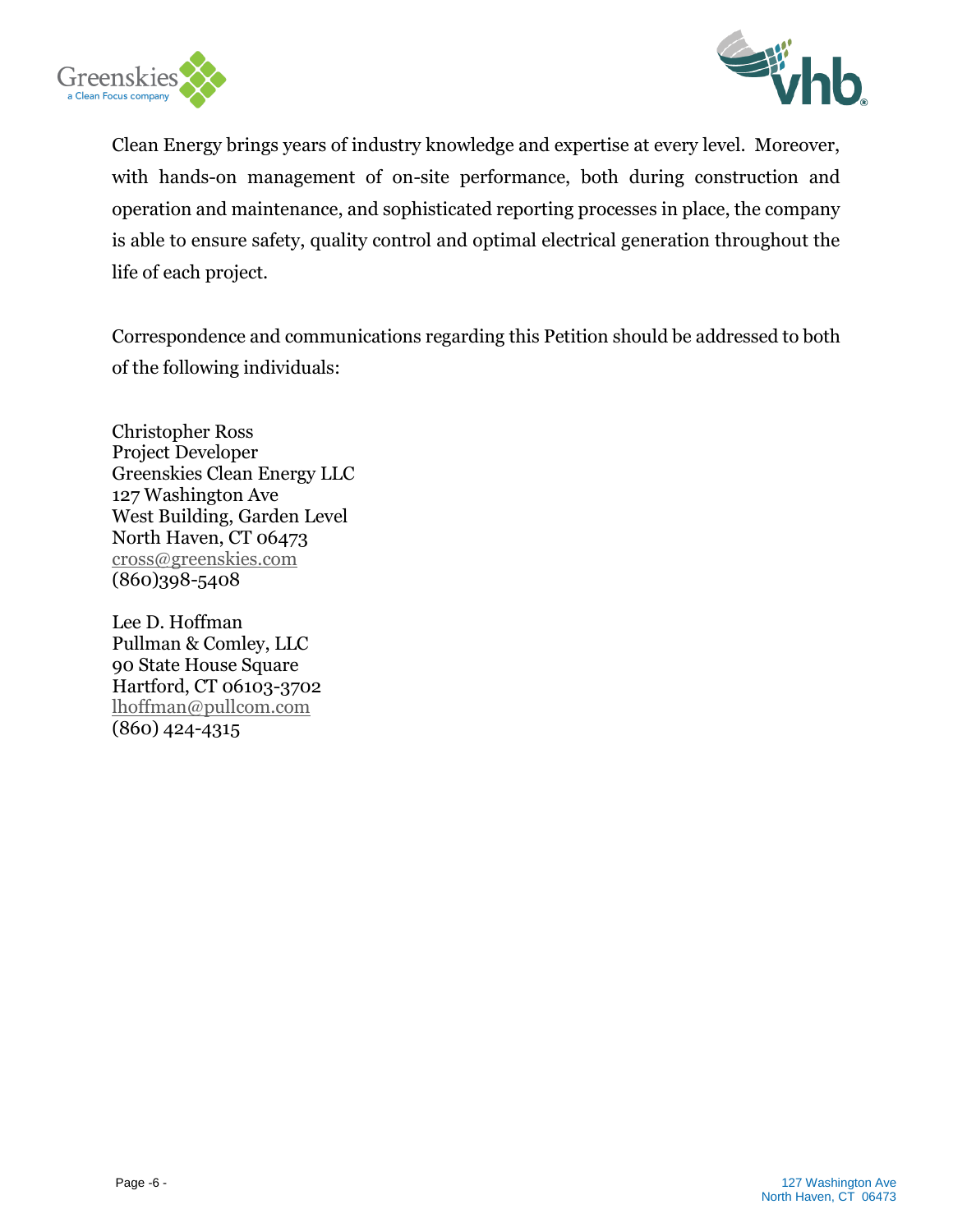



## <span id="page-7-0"></span>3.0 Proposed Project

## <span id="page-7-1"></span>3.1 Project Site Overview

The Project site is located on parcels in the southeast corner of the Town of North Stonington, south of Interstate 95 and east of Boom Bridge Rd. The Town of North Stonington's assessor's office has the parcels listed as  $MBL - 119 - 0928$ , owned by the Lewis Brothers Partnership, and MBL – 119-6313, owned by Lewis David Babcock LLC. The approximate acreage of the project site is 30 acres and is primarily located on parcel 119 – 0928. See Figure 4A – Tax Parcel Map 119 – 0928 and Figure 4B – Tax Parcel Map 119 – 6313. Both parcels are zoned R-60 Residential. See Figure  $3$  – Zoning Map. Additionally, a portion of the interconnection route will pass through parcel  $119 - 7862$ , which is owned by and the primary residence of Ledyard E. Lewis. See Figure  $4C - Tax$ Parcel Map 119 – 7862. Rental income generated by the solar project will support the landowner's business, the Beriah Lewis Farm, which has been in operation since 1791. The Beriah Lewis Farm sells meat and dairy products to restaurants and markets throughout southeastern Connecticut.

#### <span id="page-7-2"></span>3.1.1 Existing Site Land Use

The Project site is currently vacant land. The landowners clear cut the area in 2015 and 2016 with the intention of starting a gravel pit, however those plans were put on hold after the landowners determined that using the land for solar would be a better alternative. The Project site has remained dormant since being cleared.

#### <span id="page-7-3"></span>3.1.2 Surrounding Land Use

The landowners use a portion of parcel 119-6313 west of the project site to grow feed corn for Beriah Lewis Farm. Parcel 119-6313 is also home to a cell tower located north of the access road leading to the Project site. The Project site borders a gravel pit to the east, I-95 to the north, and single-family residences to the south. The closest residence to the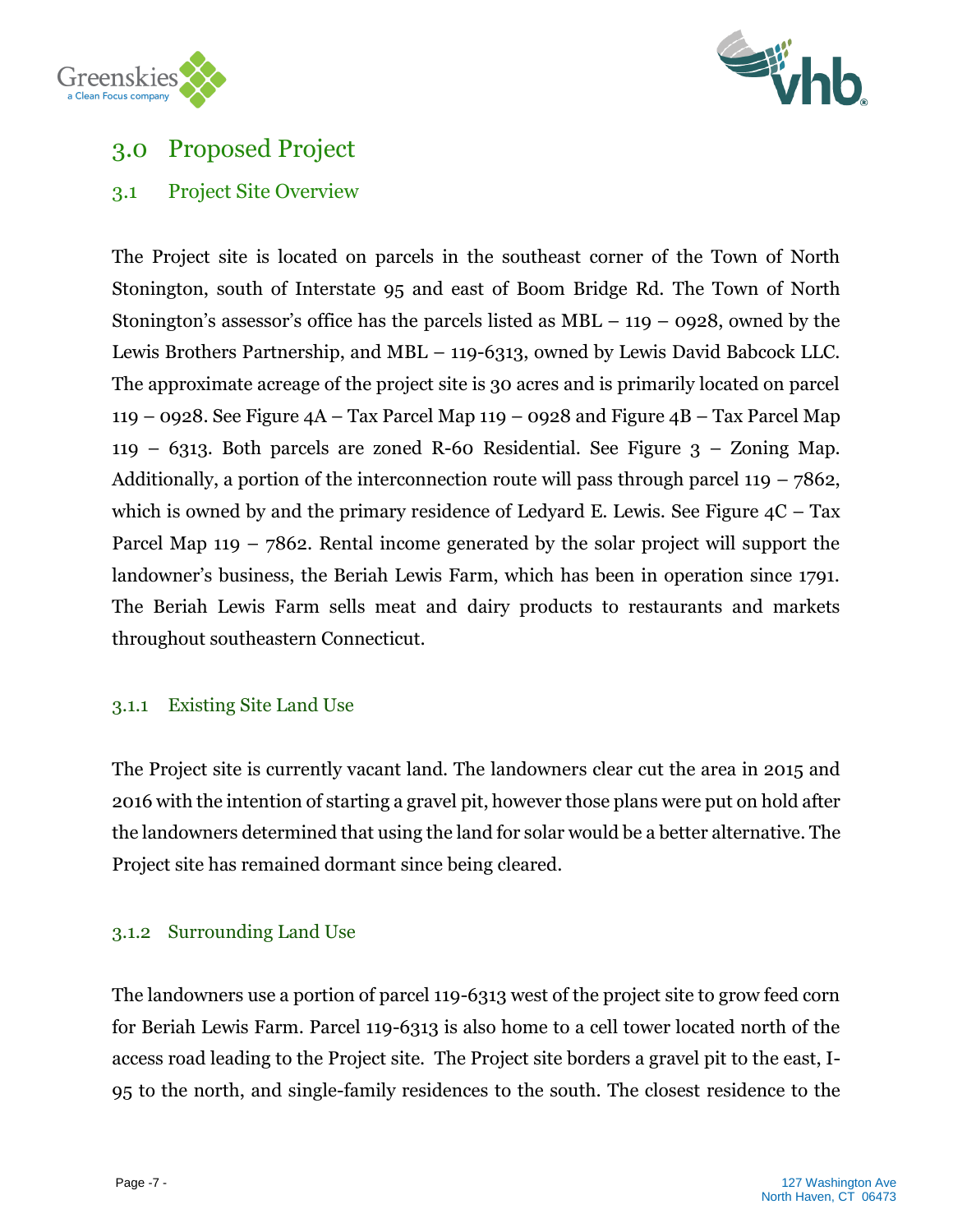



project site is located approximately 1000' west across I-95, with the second closest residence located approximately 1400' south downgradient.

#### <span id="page-8-0"></span>3.1.3 Project Site Alternatives

The Boom Bridge project site was selected by Greenskies to not only be suitable for a solar PV project, but also to have minimal natural resource and environmental impacts; to not have adverse effects on quality forest land or agricultural land; and to not diminish the quality of life of those who live in the vicinity. It was also important to select a site that allows interconnection of the generation facility to a feeder and substation of the utility company that is compatible with their grid and goal of better serving customers.

Greenskies conducted an extensive search of both public and private land resulting in the selection of this parcel. Third party contractors are used to understand the biological, environmental, historical, and archeological impacts of solar development on selected sites. While all development has impact on the area and community, the project has been designed so that the social and environmental impacts of this project site are a net positive.

In the course of selecting the Project Site, members of GCE evaluated several potential sites for renewable energy projects throughout the state. Alternative sites that were of suitable size were investigated and, in each case, environmental concerns and cost considerations rendered the sites less suitable than the project site. The cost considerations were chiefly due to either measures that would need to be taken to address wetlands or wildlife concerns or due to the costs of interconnection to distribution or transmission facilities from these sites. As such, the project site was selected as the site that most appropriately balanced the land required to construct the project with the least amount of impact to wetlands, wildlife, core forest and/or prime farmland soils.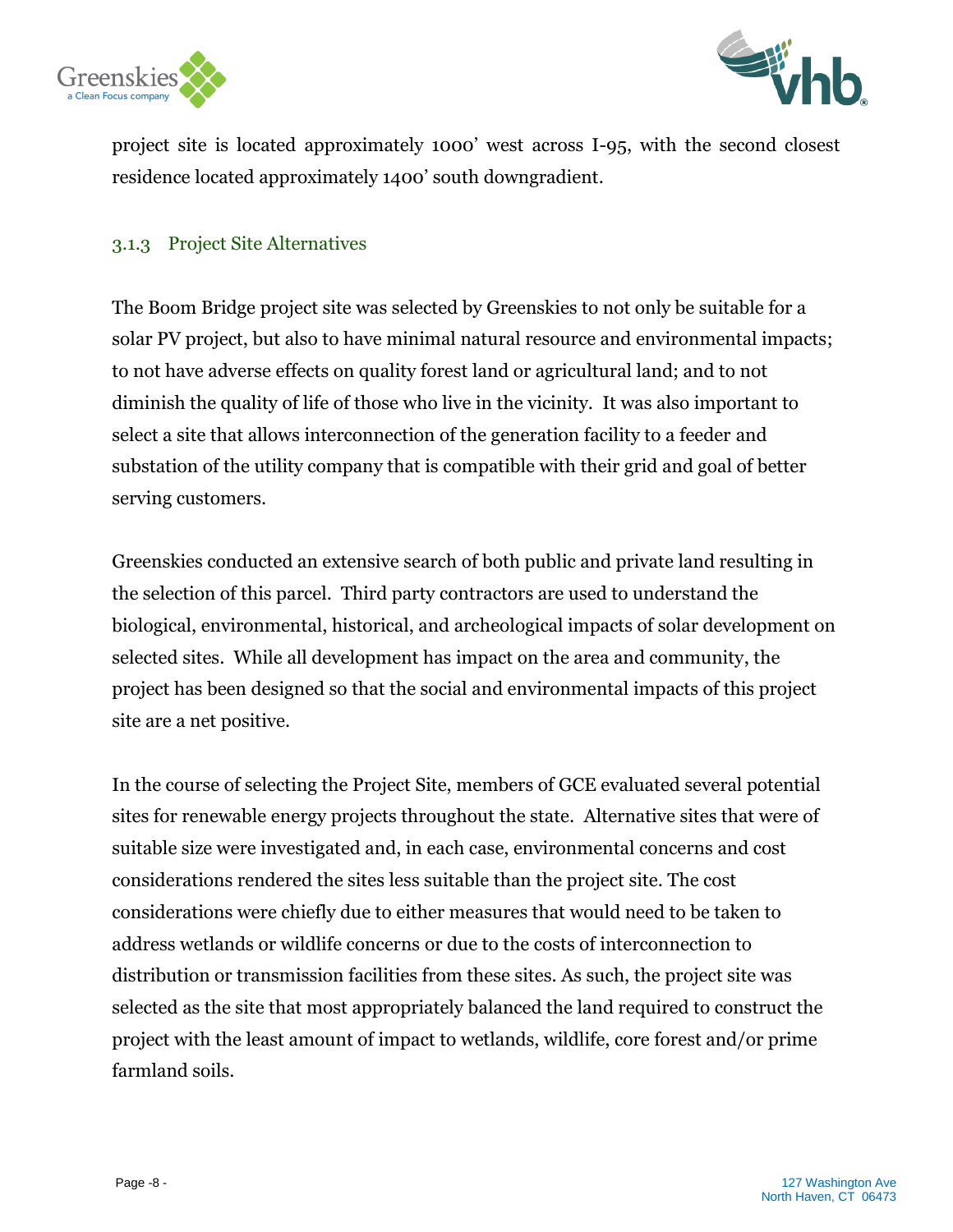



The landowners have been actively looking for ways to utilize the project site as a source of supplemental income for their business, Beriah Lewis Farm. Prior to the current plan for solar development, the landowners were preparing the site for earth material extraction. After discovering that they could lease the land to develop a solar project, the landowners determined that solar would be a better option economically. Establishing a gravel pit remains their contingency plan should the Project not move forward.

#### <span id="page-9-0"></span>3.2 Project Description

#### <span id="page-9-1"></span>3.2.1 Site Access

The primary and sole access point is an existing farm road located off Boom Bridge Road. The existing road is a mix of gravel and dirt extending approximately 3,100 feet northeast from the street towards the proposed solar facility. It is intended to improve and/or repair the existing farm as needed to accommodate construction traffic.

In addition, approximately 1,900 feet of gravel access roads are proposed within the site to provide centralized access to the proposed solar array, electrical equipment, and stormwater detention basins. To minimize site disturbance, the roadways are proposed to be constructed on prepared subgrades with a 12-inch layer of processed stone and matching existing grades to the greatest extent feasible. See Figure 6 – Proposed Project Layout and Appendix A – Sheet 3.0 Layout and Materials Plan – Overall.

#### <span id="page-9-2"></span>3.2.2 Solar Facility Design and Layout

The photovoltaic arrays are anticipated to be comprised of 395-watt panels (depending on the state of module technology at the time of construction) arranged two-high in portrait set at an optimal angle to balance the solar yield, with the area of available areas within the property, to maximize annual energy production. The panels will be mounted on fixed, steel racking with driven posts to a depth to attain sufficient structural capacity to resist the loads from the weight of the panels, as well as environmental loads including snow, wind, and seismic forces.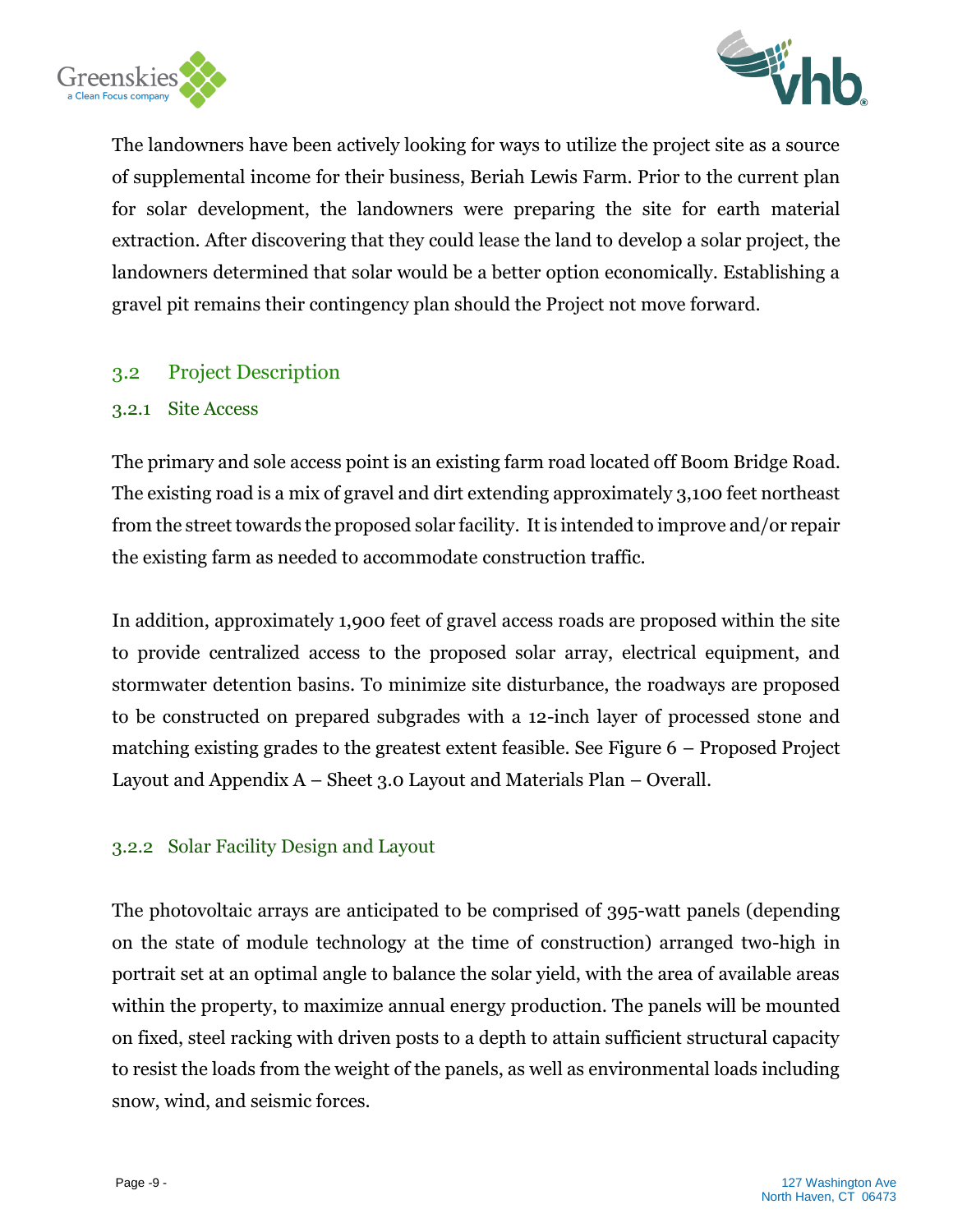



The arrays are anticipated to be electrically oriented in direct current strings of 26 panels, which will be combined with adjacent circuits for a total of 16 circuits into 125- kilowatt string inverters mounted throughout the array racking. The power from these inverters will be directed to a transformer, which will modify the voltage to enable the distances of the conduit runs.

#### <span id="page-10-0"></span>3.2.3 Electrical Interconnection

Interconnection applications for the project was submitted with Eversource in June 2019. An impact study of the project was conducted from January to April 2020, in which Eversource concluded that a Facility Study would be required. The scope and Facility Study Agreement were received in May 2020 and are pending review. The point of interconnection was defined as approximately Pole 5003 off Boom Bridge Rd. The proposed project will interconnect with the Shunock substation located approximately 3.85 circuit miles from the site Pendleton Hill Rd. in North Stonington and will not require a dedicated feeder. Specific required upgrades will be included in the Facility Study results and cost estimates. Eversource will provide GCE with interconnection agreements upon completion of the Facility Study.

#### <span id="page-10-1"></span>3.2.4 Fencing and Site Security

A 7-foot high chain link fence is proposed to be installed around the perimeter of the solar array field to provide site security, as well as address NEC code requirements. The perimeter fencing will extend around the array and will provide a 6-inch gap between the bottom of the fence and existing ground, to allow small wildlife to traverse the site. There are eleven access gates, with locking hardware, located at the entrance of the site and close to basins for maintenance purposes. See Appendix A – Sheet 3.1 through 3.2 - Layout and Materials Plan.

#### <span id="page-10-2"></span>3.3 Stormwater Management

A Stormwater Management Report has been prepared in accordance with the 2004 State of Connecticut Stormwater Quality Manual, the Minnesota Drainage Manual, along with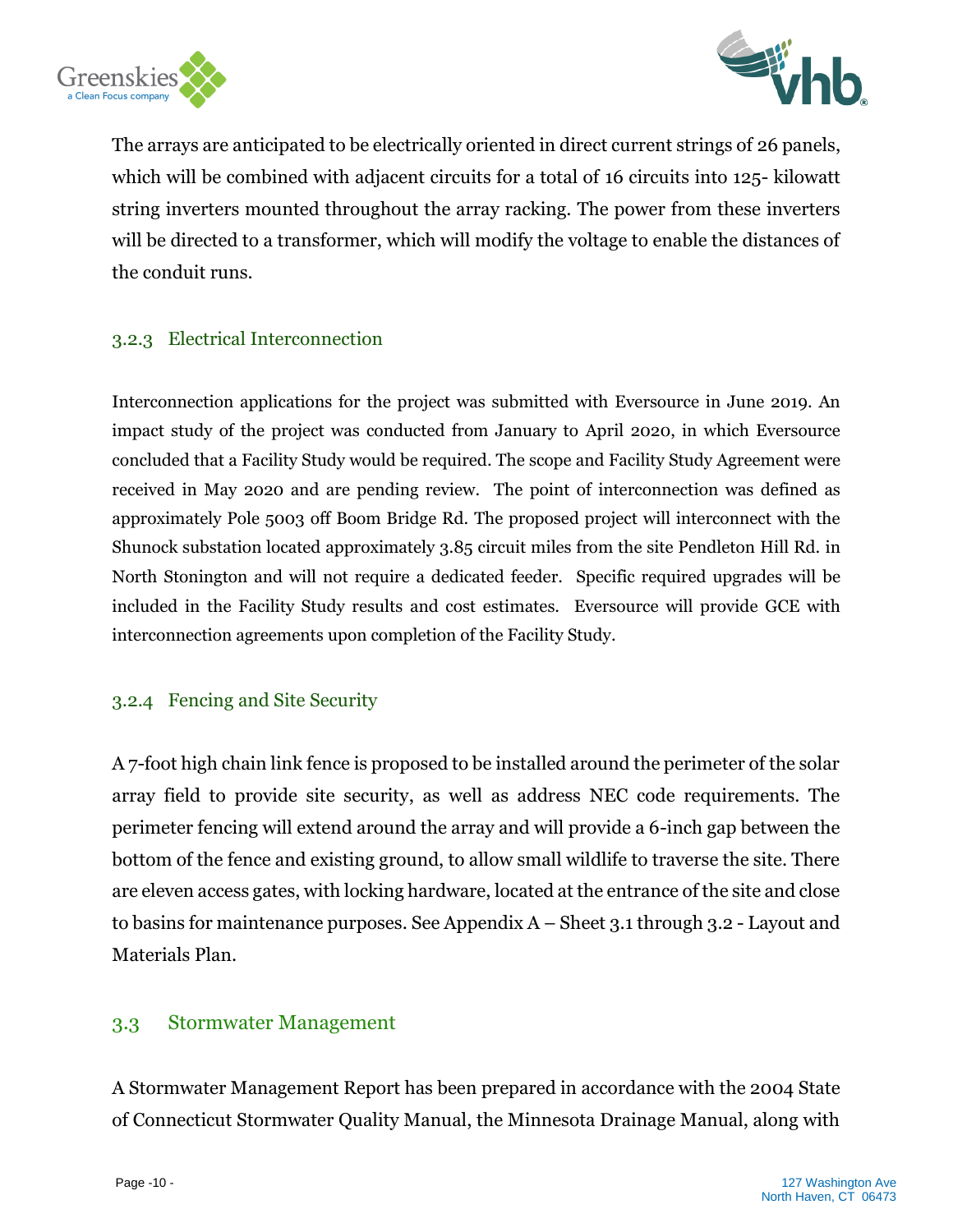



CT DEEP document *Guidance Regarding Solar Arrays*. A copy of this Report is attached as Appendix G.

As required and/or recommended, available soil mapping was reviewed and a hydrologic soil group confirmation study was performed in February 2020, along with a stormwater basin geotechnical investigation and boring pits. As indicated in the attached Report, predevelopment drainage patterns have been maintained to the greatest extent feasible in an effort to maintain pre-development flows to existing wetland and watercourse areas.

A total of nine stormwater management basins with supporting swales have been designed and are strategically located throughout the project site to maintain existing drainage patterns.

A HydroCAD model, using TR-55 methodology, was developed to evaluate the existing and proposed drainage conditions of the property. The results of the analysis demonstrate that there will not be an increase in peak stormwater runoff rates for the 2-, 25-, 50-, and 100-year storm event. Water quality treatment for the project is proposed to be handled in the stormwater management basins.

## <span id="page-11-0"></span>3.4 Construction Schedule and Phasing

Project construction is anticipated to begin in Spring 2021 pending regulatory approvals and upon completion of agricultural activities for the season. Brush clearing will be required to prepare the site for construction. Initial work will involve the installation of erosion control measures, including installation of sediment basins. A temporary staging area will be located in the field south of the project site at the end of the primary access drive.

Formal construction notice to proceed is anticipated in Spring 2021, with delivery of equipment likely commencing in late Spring 2021. As each discrete area of installation is completed, the ground surface will be stabilized, although best management practices will remain in place until final stabilization occurs.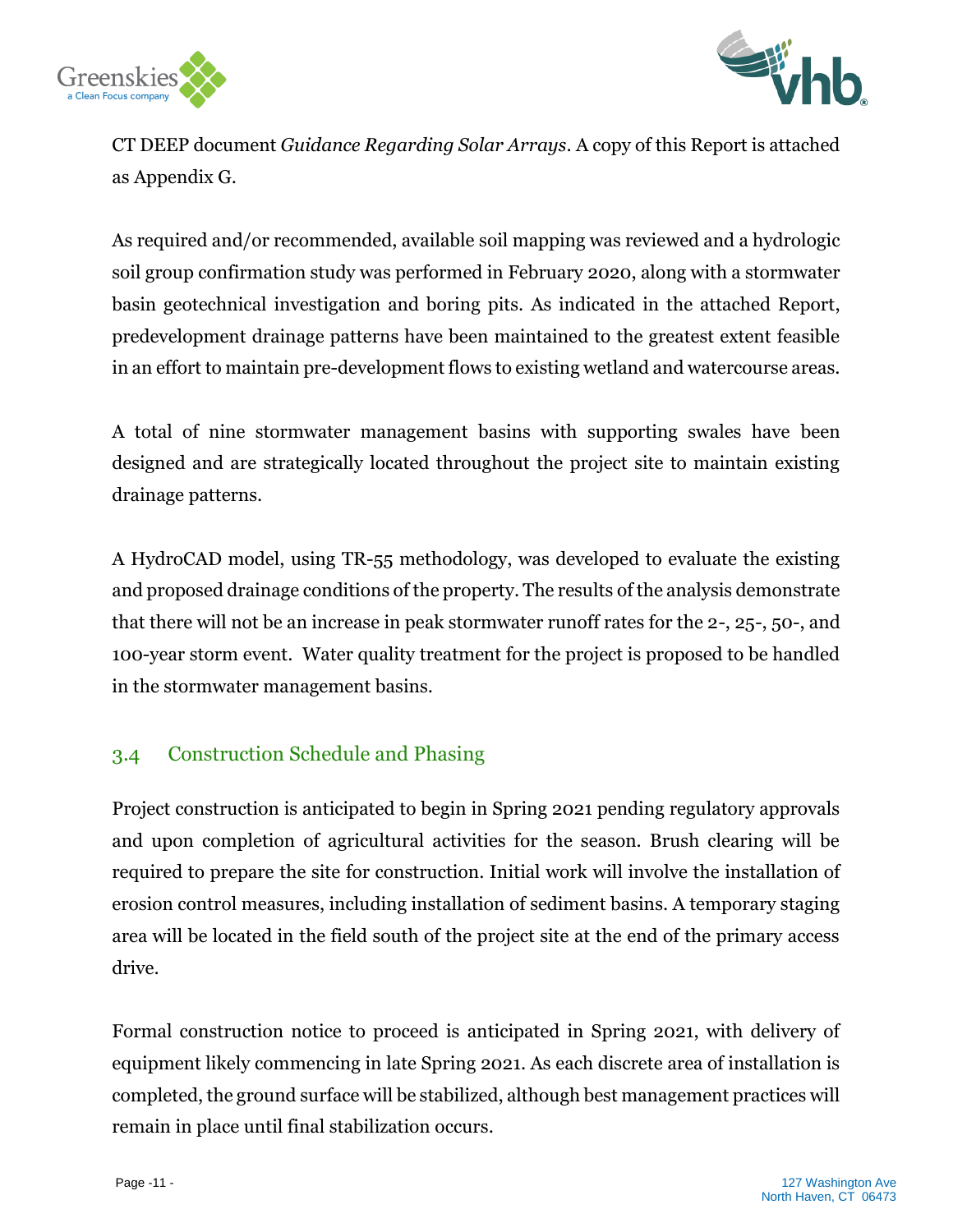



Final installation of array equipment is anticipated in Summer of 2021. Final site stabilization, testing, and commissioning are expected to be completed in the late Fall of 2021. Construction activities are expected to occur Monday through Saturday between the hours of 7:00 a.m. and 5:00 p.m. A draft construction schedule timeline is provided as Figure 8 – Construction Schedule.

The Construction Sequence for the Project begins by defining a weekly qualified inspector, emergency contact, and tentative schedule of all inspections, as well as holding a pre-construction meeting with representation from the general contractor, site contractor, CTDEEP, Town of North Stonington, the engineer of record, and the qualified inspector. The contractor shall contact Call-Before-You-Dig and notify the Town of North Stonington at least 48 hours prior to commencement of any construction activity. Upon achieving completion of construction and final site stabilization, the engineer of record will investigate the Site and all temporary erosion controls shall be removed.

Prior to construction, a health and safety plan will be finalized by contractor that will address not only the specific characteristics of the Project Site and the Project, but also will reflect the nature of the surrounding land uses. A Storm Water Pollution Control Plan (SWPCP) will also be developed and implemented that will include regular inspection of erosion control measures to prevent sedimentation or water quality impact. The Stormwater Management Report (Appendix B) provides Erosion and Sedimentation Control Best Management Practices – Maintenance/Evaluation Checklists for Construction Practices and Long-Term Practices; both are included in Appendix C. Construction sequencing is described in detail on sheet C-5.0 in Appendix A.

#### <span id="page-12-0"></span>3.5 Operation and Maintenance

Greenskies has a dedicated O&M team that currently monitors and maintains all operational assets in the Greenskies portfolio. This team will manage the efficient operation of the solar project after it is turned on and the construction is complete. A team of individuals including system analysts and field operators will monitor the system 24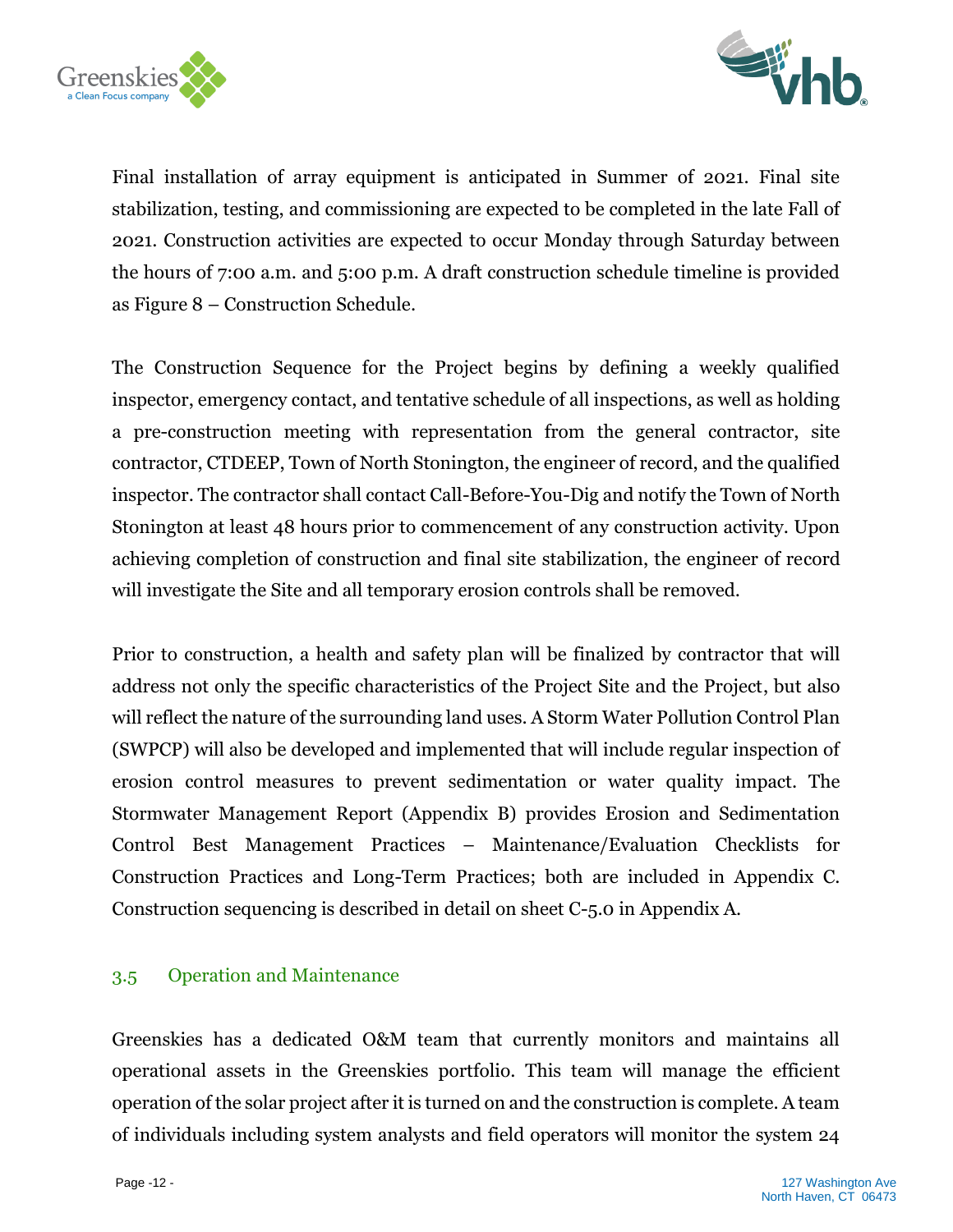



hours a day, 7 days a week. The operation center utilizes Also Energy's platform for site monitoring and generation reporting, along with a custom-built in-house platform designed for improved site analytics. Custom alarm management provides instantaneous notifications. System performance analytics are completed weekly to better understand the health of each asset and to find trends in under producing systems. See Appendix C – Operations & Maintenance Plan.

#### <span id="page-13-0"></span>3.6 Decommissioning

Decommissioning consists of physical removal of all facility components, such as solar arrays, equipment (e.g. batteries, inverters, and transformers), structures, security barriers and fencing, facility signage and transmission lines from the site. The process of removing structures involves evaluating and categorizing all components and materials into categories of recondition and reuse, salvage, recycling and disposal. The Project consists of numerous materials that can be recycled, including steel, aluminum, glass, copper and plastics. See Appendix D – Draft Decommissioning Plan.

Decommissioning will also include restoration of the site, which comprises removal of above-ground structures; grading, to the extent necessary; restoration of topsoil (if needed) and seeding. GRE will stabilize and re-vegetate the site either to return the site to agricultural use or as necessary to minimize erosion if the site is to remain fallow. Areas disturbed during the decommissioning phase will be with seeded with a drought-tolerant grass seed mix appropriate for the area, unless such areas are being immediately redeveloped for other uses. If desired, GRE would seek Council approval to leave landscaping or specified below-grade foundations in order to minimize erosion and site disturbance.

The cost of decommissioning a solar array more than 20 years into the future cannot be known with any precision. However, given the cost of components today, and the salvage value associated with such components today, one can begin to have an educated estimate as to the cost of salvage. For purposes of the Project, this means that the cost of decommissioning the solar arrays will be offset by the salvage value of the solar panels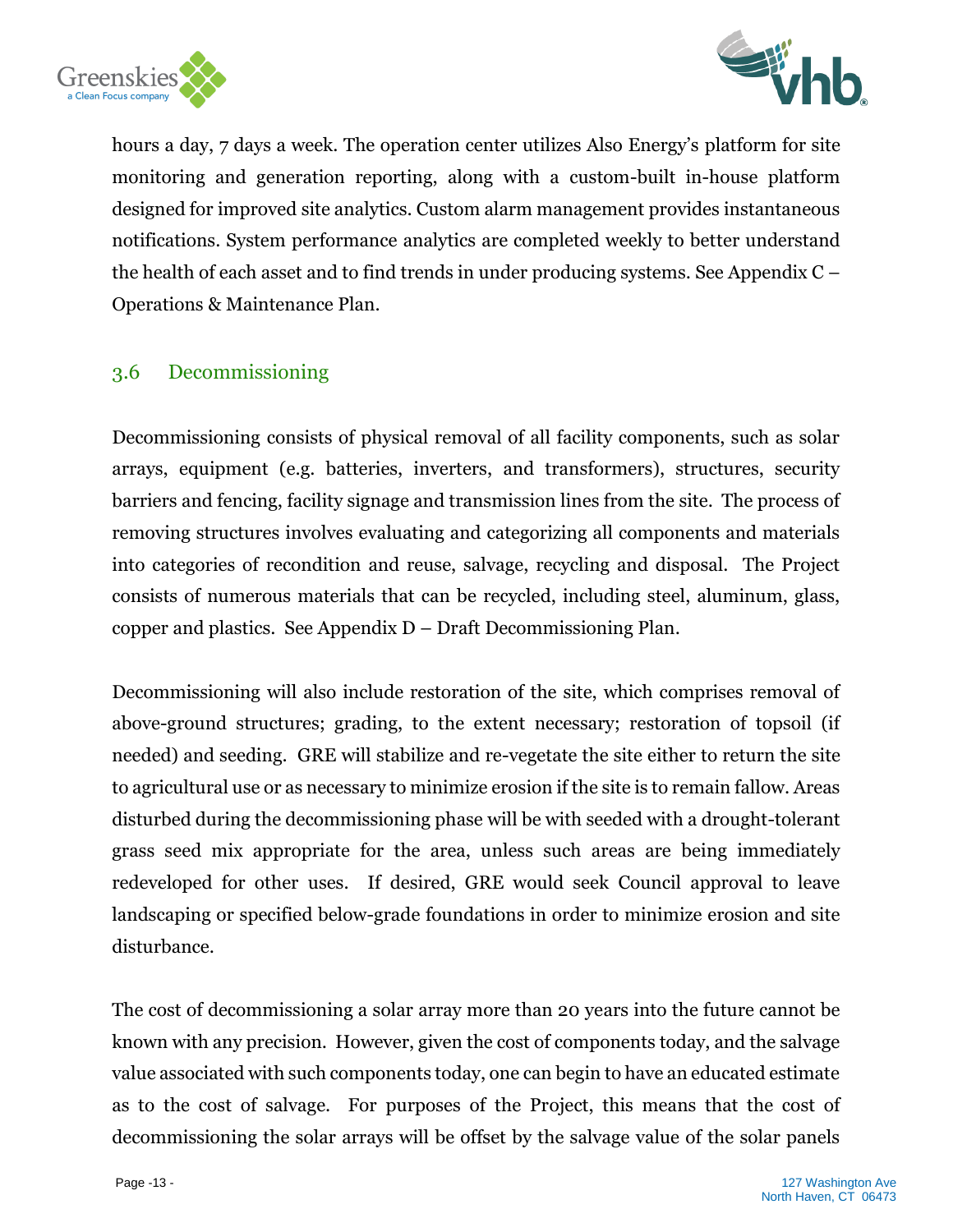



and components (i.e. glass, metal, copper). As of the date of this Petition, the estimated salvage value is expected to exceed the decommissioning costs. See cost estimates provided in Appendix D – Draft Decommissioning Plan.

The project shall be decommissioned within 180 days of the end of the project's operational life. GRE will notify the Council and appropriate Town officials of the proposed date of discontinued operations and will provide plans for removal. In the event of major damage, GRE plans to initiate repairs within 30 days of the damage.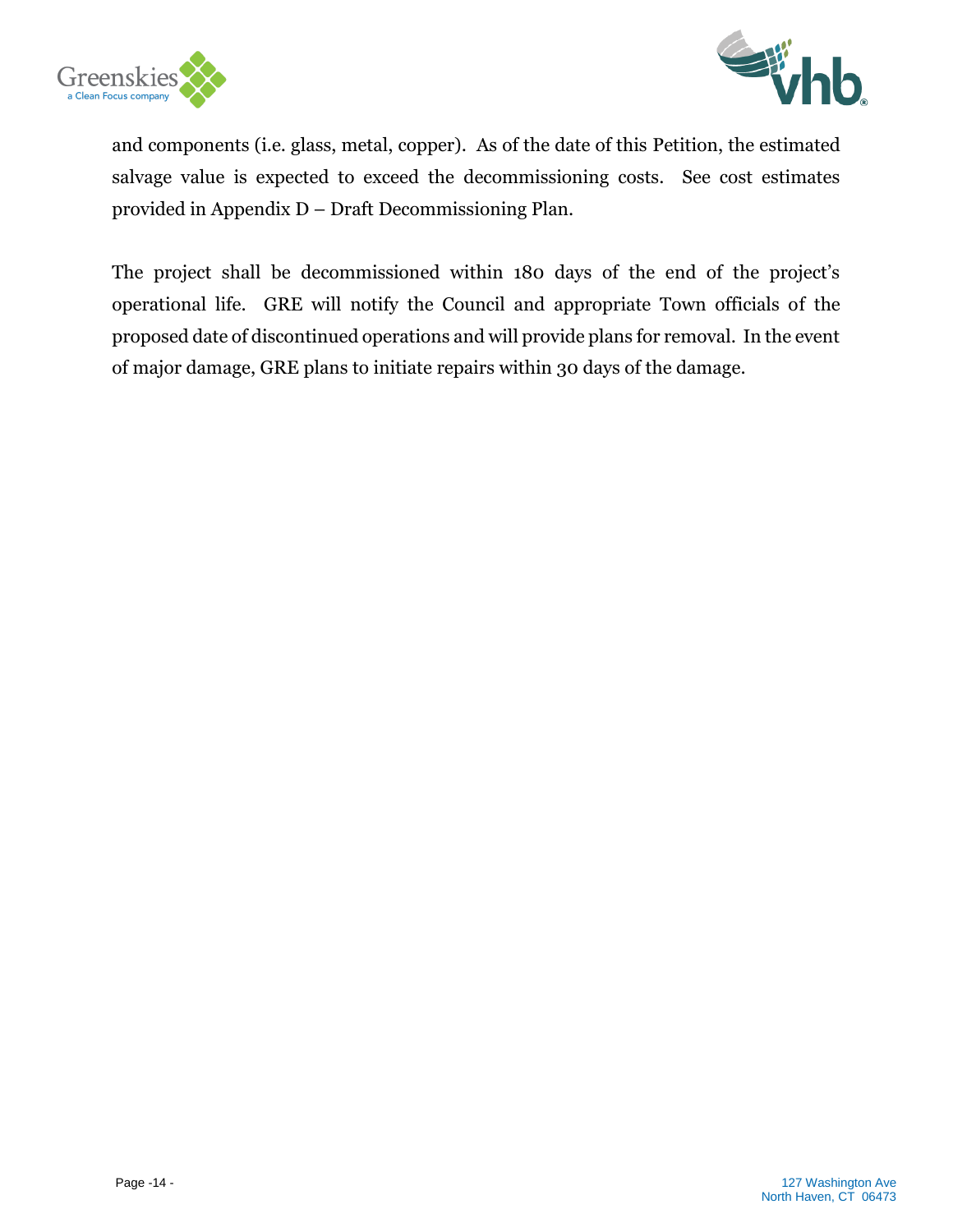

# <span id="page-15-0"></span>4.0 Project Benefits and Needs

## <span id="page-15-1"></span>4.1 Project Benefits

Greenskies

The Project will provide the state's electrical system with additional generating capacity that will meet demand using renewable energy and contribute to grid stability. As noted in the introduction, the Project was selected as part of the Eversource ZREC/LREC program and was found to be consistent with Connecticut's 2013 Comprehensive Energy Strategy (CES). This version of the CES, along with the most recent version of the CES, sets forth clear goals for increasing the use of renewable energy as a part of the state's power generation portfolio:

*The Global Warming Solutions Act (Connecticut Public Act 08-98) sets a goal of reducing greenhouse gas emissions by 80% by 2050. Connecticut's Renewable Portfolio Standard (RPS) requires that 20% of generation serving state customers be from renewables by 2020. Meeting the 2020 RPS goal will require the development of 6,196 gigawatt-hours, or nearly 3 gigawatts of low-carbon supply – more than 25 times the amount of power generated by Class I resources (i.e., solar power, wind power, and fuel cells) within Connecticut in 2011.*

As the Council is well aware, Connecticut's RPS has only increased since the 2013 CES. The construction of the Project becomes even more important in light of the 2018 CES's aspirations for even greater greenhouse gas emission reductions through the promotion of grid-scale renewable energy, as is evidenced by Governor Lamont's issuance of Executive Order No. 3, which calls for the complete decarbonization of the electric generation sector by 2040. . Selection of this Project for a PPA under the CSCU RFP process affirms the Project's consistency with the state's energy plans and objectives. In addition to the direct contribution the Project will make to increase the use of renewable energy, additional reduction of greenhouse gases and criteria air emissions will be associated with the displacement of older, less efficient fossil fuel generation.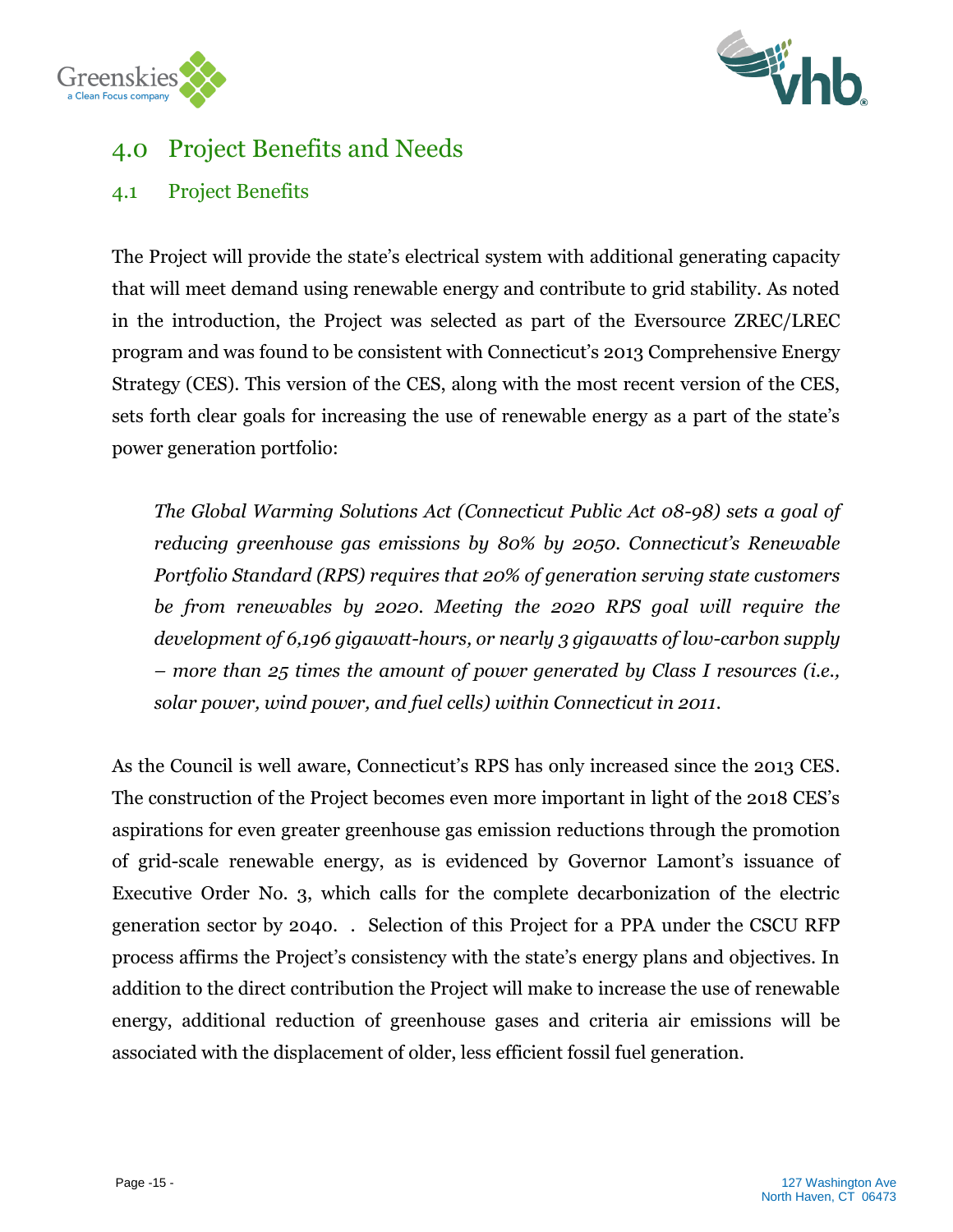



## <span id="page-16-0"></span>4.2 Project Needs

Connecticut has committed to develop its renewable energy market and mitigate the negative environmental impacts associated with traditional electric power generation. In so doing, it has set aggressive targets to reduce greenhouse gas (GHG) emissions and to increase the deployment of Class I renewable energy.

The Global Warming Solutions Act (GWSA), for example, requires the State to reduce its total GHG emissions to 10 percent below 1990 levels by 2020, to 45 percent below 2001 levels by 2030, and to 80 percent below 2001 levels by 2050. Further, in April of 2019, Governor Lamont signed an executive order directing state office buildings and vehicle fleets to become greener and more energy efficient. This initiative calls for state operations to achieve a 70 percent reduction in GHG emissions from 2016 levels by 2040 and net zero GHG emissions by 2050.

Additionally, Connecticut's Renewable Portfolio Standard (RPS) policies require utilities to purchase an increasing percentage of electric power from Class I renewables. Under current law, utilities must obtain at least 21 percent of their retail loads from Class I renewable energy sources by January 1, 2020 and 40 percent by January 1, 2030. These levels of required renewable energy sourcing will likely increase in the ensuing years if the recommendations of Governor Lamont's Energy Policy Committee are followed. That Committee recommends revising the Class I RPS goals to 35 percent by 2025, 50 percent by 2030, 80 percent by 2040 and 100 percent by 2050.

These policies significantly increase demand for new, zero-emitting renewables in the State. Development of the Project would not only help satisfy this demand but would also assist the State in meeting the GWSA requirements and the RPS goals.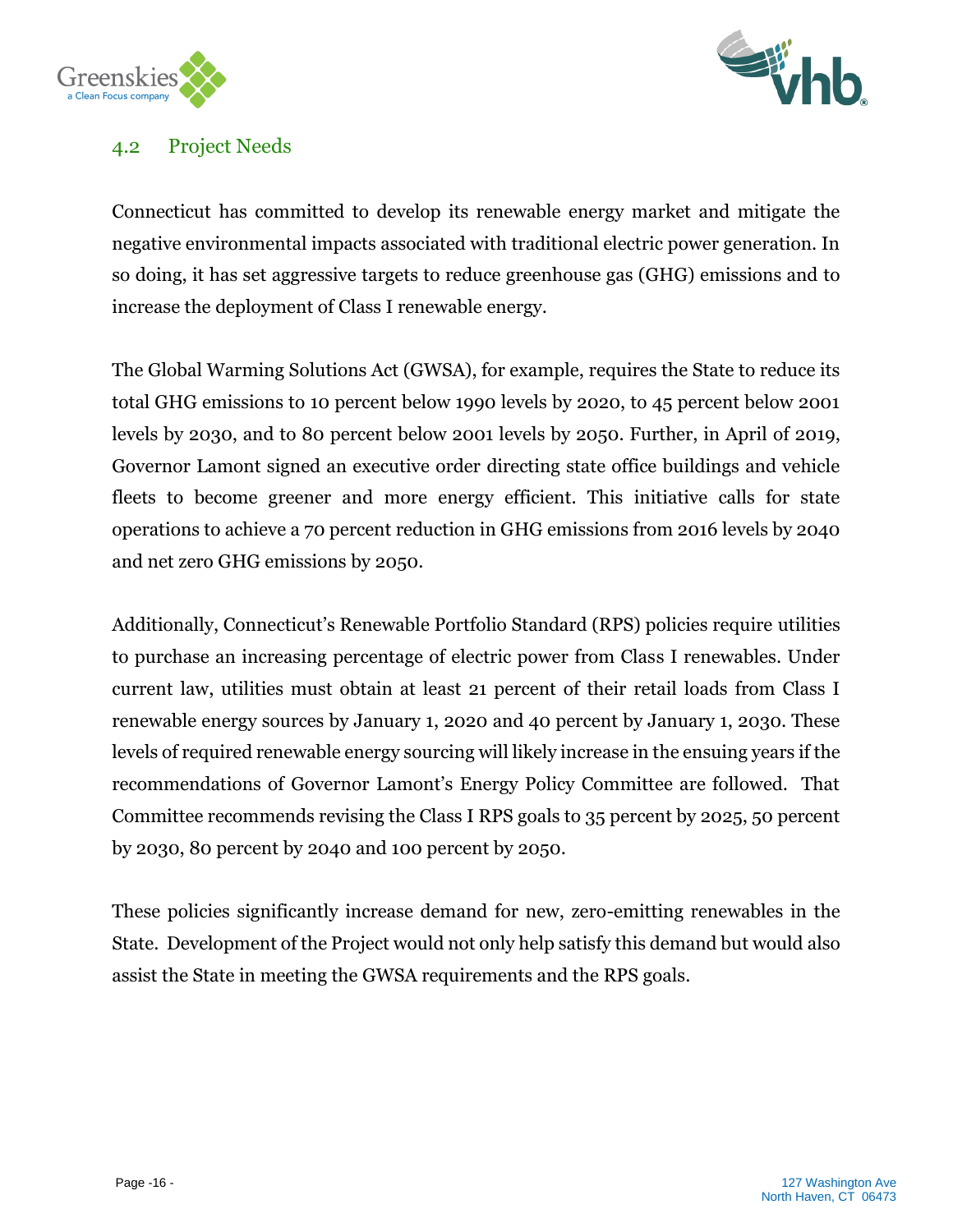



# <span id="page-17-0"></span>5.0 State and Local Outreach/Input

GCE has been in communication with and has engaged state and local regulators regarding the design and development of the project. GCE met with North Stonington First Selectman Mike Urgo and Town Planner Juliet Hodge on January 23, 2020 to introduce the project. On May 7, 2020, GCE and VHB conducted a site walk with Town Planner Juliet Hodge to go over the latest site plans, answer any questions, and incorporate any feedback into the final plan set.

On June 3, 2020, GCE had a pre-application with DEEP Stormwater permitting staff and representatives of other DEEP departments, including: Dam Safety, Permitting, and 401 Water Quality. GCE plans to submit a stormwater general permit application to DEEP shortly after submission of this Petition. A site walk will be scheduled at DEEP's discretion. Because the proposed project, as designed, will not permanently alter any land classified as "prime farmland," GCE requested that the CT Department of Agriculture ("DOAg") provide the Council with a "no impact" letter, which GCE anticipates will be sent to the Council by DOAg.

On March 4th, 2020, GCE mailed letters to the two residential abutters which fall within 300' of the proposed project area. The letters included an offer to answer questions about the project over the phone or in person. At this time, GCE has not heard from either abutter. In addition, on June 17, 2020, GCE sent abutter notifications to all abutters of the property, regardless of status as residential or commercial. GCE sent regulatorilyrequired noticed to state and local officials as required by applicable regulations on June 18, 2020. See Appendix K – Public Outreach Documentation.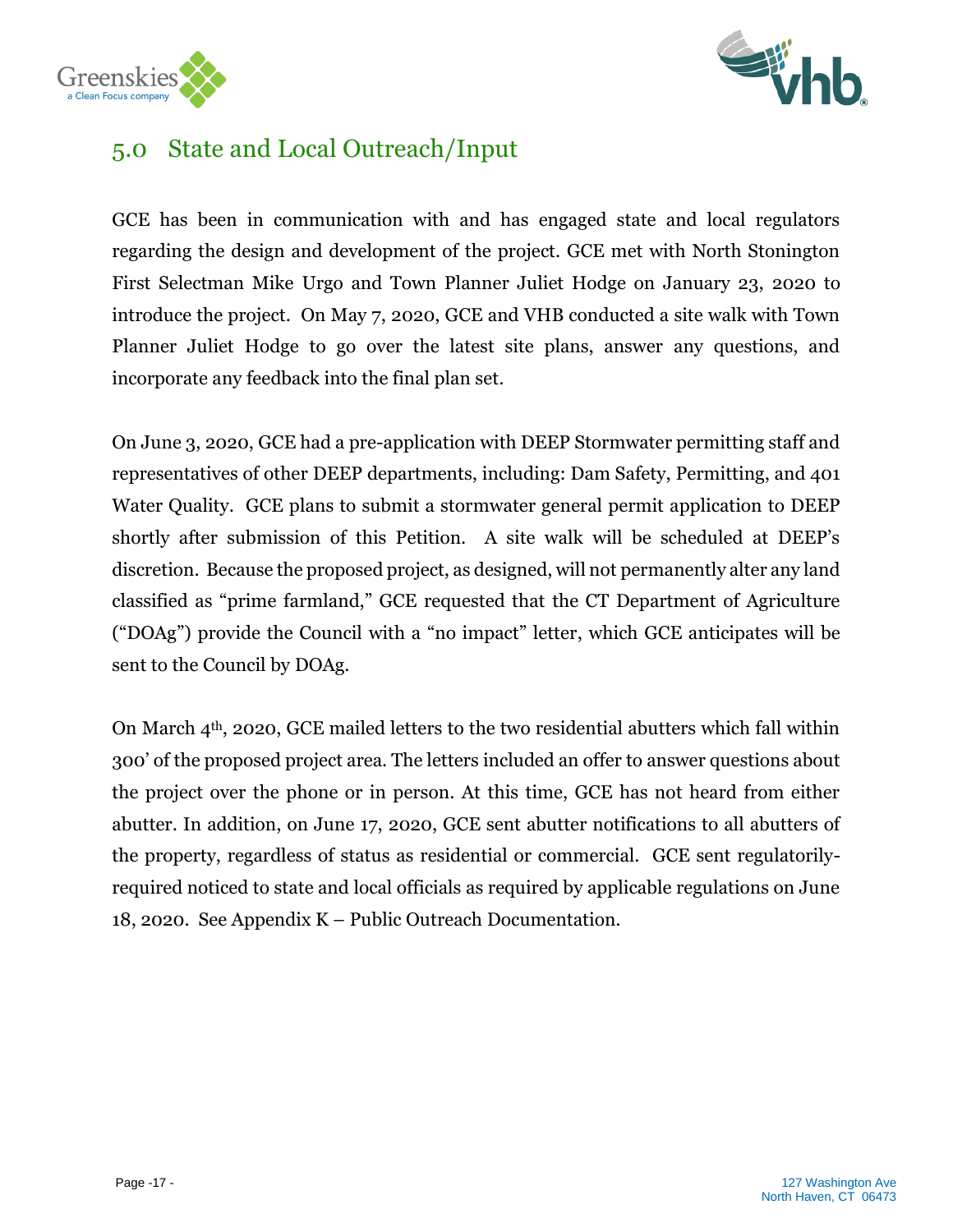



## <span id="page-18-0"></span>6.0 Potential Environmental Effects/Impacts

## <span id="page-18-1"></span>6.1 Site/Community Setting and Scenic Character and Values

The Project site consists of approximately 30 acres and is located in the southeastern corner of North Stonington. The surrounding area is largely characterized by its rural and agricultural setting with some commercial and industrial uses concentrated near the intersection of I-95 and State Highway 216. The Project will not have an adverse effect on the agricultural setting or the scenic character of the area. The Project is not sited on prime farmland soils and is located out of view from all nearby residences and nearly all public roads. The only area in which the project may be visible is a 300' long stretch of northbound I-95, and only during months in which the vegetation screening the highway from the property has lost its foliage.

## <span id="page-18-2"></span>6.2 Public Health and Safety

The proposed Project is not expected to create any impact with regard to public health or safety issues. The proposed Project will meet or exceed all local, state, national and industry health and safety standards and requirements. During construction and postconstruction operations and maintenance, workers and personnel will follow all health and safety standards applicable to solar energy generating facilities.

A site-specific construction health and safety plan will be developed prior to initiation of any on-site Project-related tasks. During the construction phase of development, all contractors, sub-contractors and personnel will be appropriately trained and briefed on any potential site health and safety issues. There will be a designated construction manager and/or site safety officer or representative present at all times during construction, and such individual will be responsible for overseeing/implementing the site construction health and safety plan.

Traffic relative to the site includes standard construction trucks, small earth moving equipment, and all terrain fork lift equipment. Vehicle trips would be relative to scheduled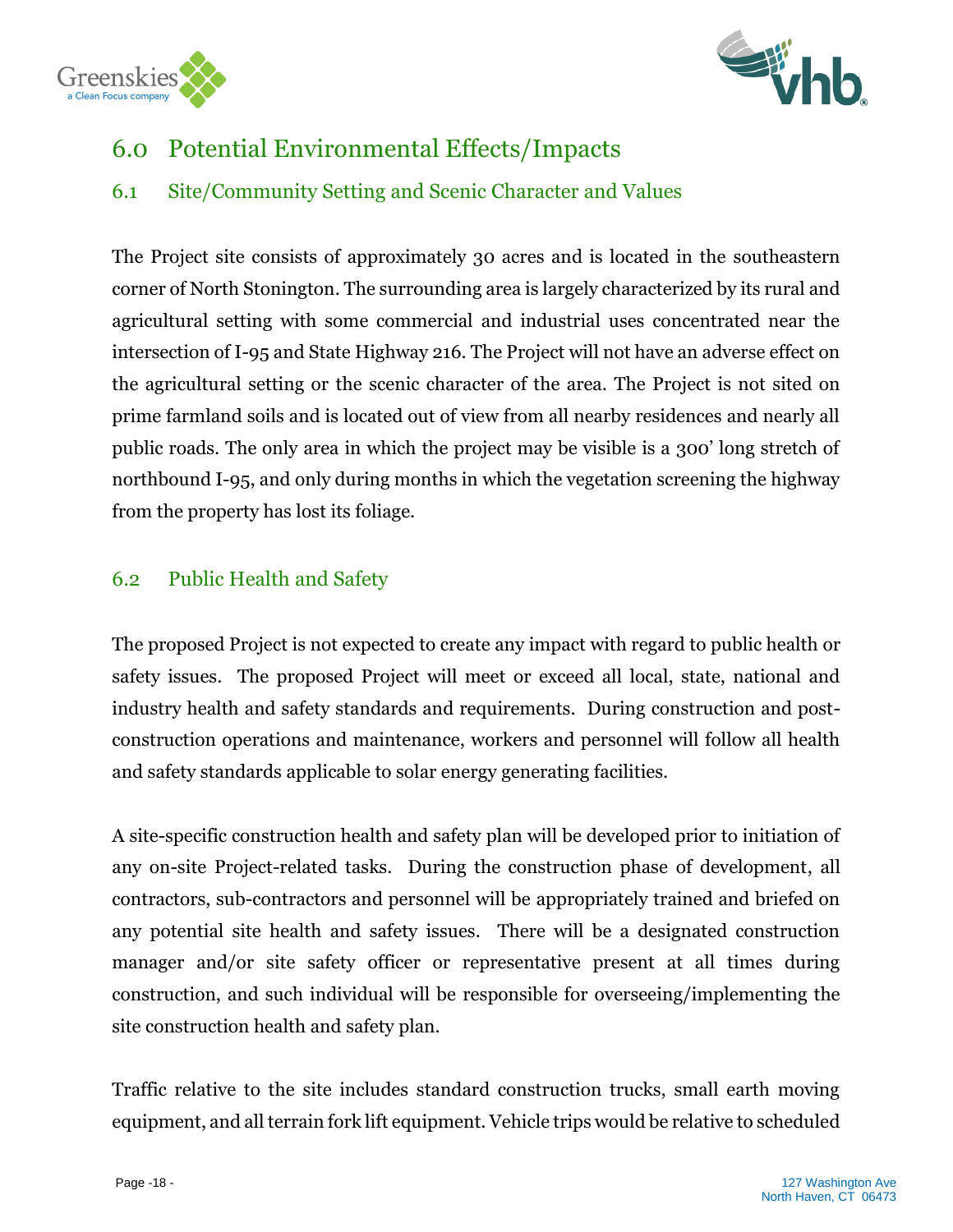



deliveries of the major materials such as solar racking, solar panels, electrical equipment to serve the solar site, and fencing materials to be installed around the perimeter of the solar field. Construction activity and associated traffic will generally take place from 7:00 AM to 5:00 PM daily Monday through Fridays.

Environmental items considered "chemicals" that might be used on the site would include PVC glue for use with electrical conduit installations and carbon-based fuels for vehicles and equipment. It is anticipated that there will be less than one gallon of PVC glues and less than 25 gallons of fuel stored on-site. All flammable liquids will be kept in code compliant cabinets and containers. Spill kits will be in all vehicles and equipment on-site and daily monitoring of chemical usage will be managed to ensure compliance to requirements. No risk of release to the environment is anticipated. A traffic and site safety summary narrative can be found in Appendix C.

#### <span id="page-19-0"></span>6.3 Noise

## <span id="page-19-1"></span>6.3.1 Noise Level Guidelines and Regulatory Requirements

Applicable regulations pertaining to potential Project-related noise are provided in Connecticut regulations for the Control of Noise established by CTDEEP at Conn. Gen. Stat. §22a-69 and the Town of Stonington's Nuisance Ordinance.

The local ordinance provides: "It shall be unlawful for any person to create, make, permit or allow unreasonably loud, disturbing, or unnecessary activity or noise if generated to such a volume as to be objectionable when heard within the confines of a residential home or residential premises before 6:00 AM and after 10 PM Monday through Saturday and before 8:00 AM and after 10:00 PM on Sunday. Such activity or noise shall violate this Ordinance when it is of such character, intensity or duration as to be detrimental to the quiet, comfort, repose, life or health of others….."

The CTDEEP regulations applicable to the proposed Project require the facility to meet the following sound levels: 61 dBA at the nearest residential property during the day (when the Project would be generating electricity); 51 dBA at the nearest residential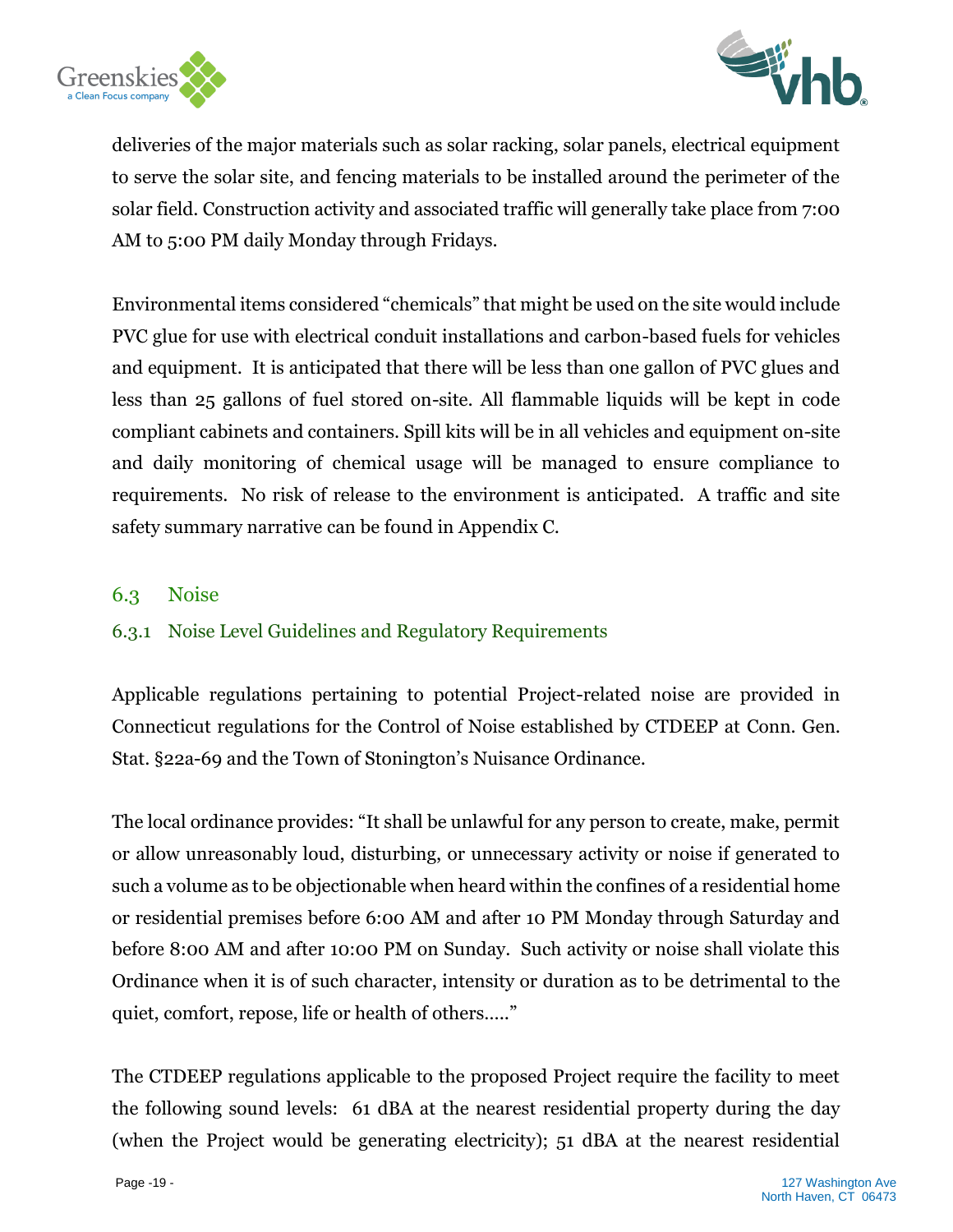



property at night (when some accessory equipment might still be in operation); 66 dBA at the nearest commercial property; and 70 dBA at the nearest industrial property. The regulations also account for impulse and other types of noise Construction noise is exempt from the regulations.

#### <span id="page-20-0"></span>6.3.2 Proposed Project-generated Noise

Due to the nature of the use, facility design, required equipment and distance from potential noise receptors, the proposed Project is expected to have no adverse noiserelated impact on the surrounding area. Existing uses around the perimeter of the Project site include: farming activities, earth material extraction, and single-family residential development.

Based on information provided by specified equipment manufacturers, the selected inverters for the proposed Project will typically generate 55 dBA at a distance of 3.0 meters or 9.8 feet; all other selected system equipment will typically generate the same or lower levels of noise.

The nearest residence is approximately 1,100 feet from the Project area and approximately 1,600 feet from the closest on-site equipment location and pad. The nearest commercial and/or industrial use is approximately 1,700 feet from the Project area and approximately 2,200 feet from the closest on-site equipment location and pad. Since sound dissipates with distance, it is not anticipated that any Project-generated noise will be detectable by potential residential, commercial and/or industrial receptors.

## <span id="page-20-1"></span>6.4 Air Quality

Due to the nature of the proposed Project as a solar energy generating facility, no air emissions will be generated during operations and, therefore, an air permit will not be required. A Carbon Debt Analysis is provided in Appendix H and shows the net improvement in carbon debt that will result from the proposed Project. As reflected in the results, the proposed solar energy generating facility will result in elimination of 3,781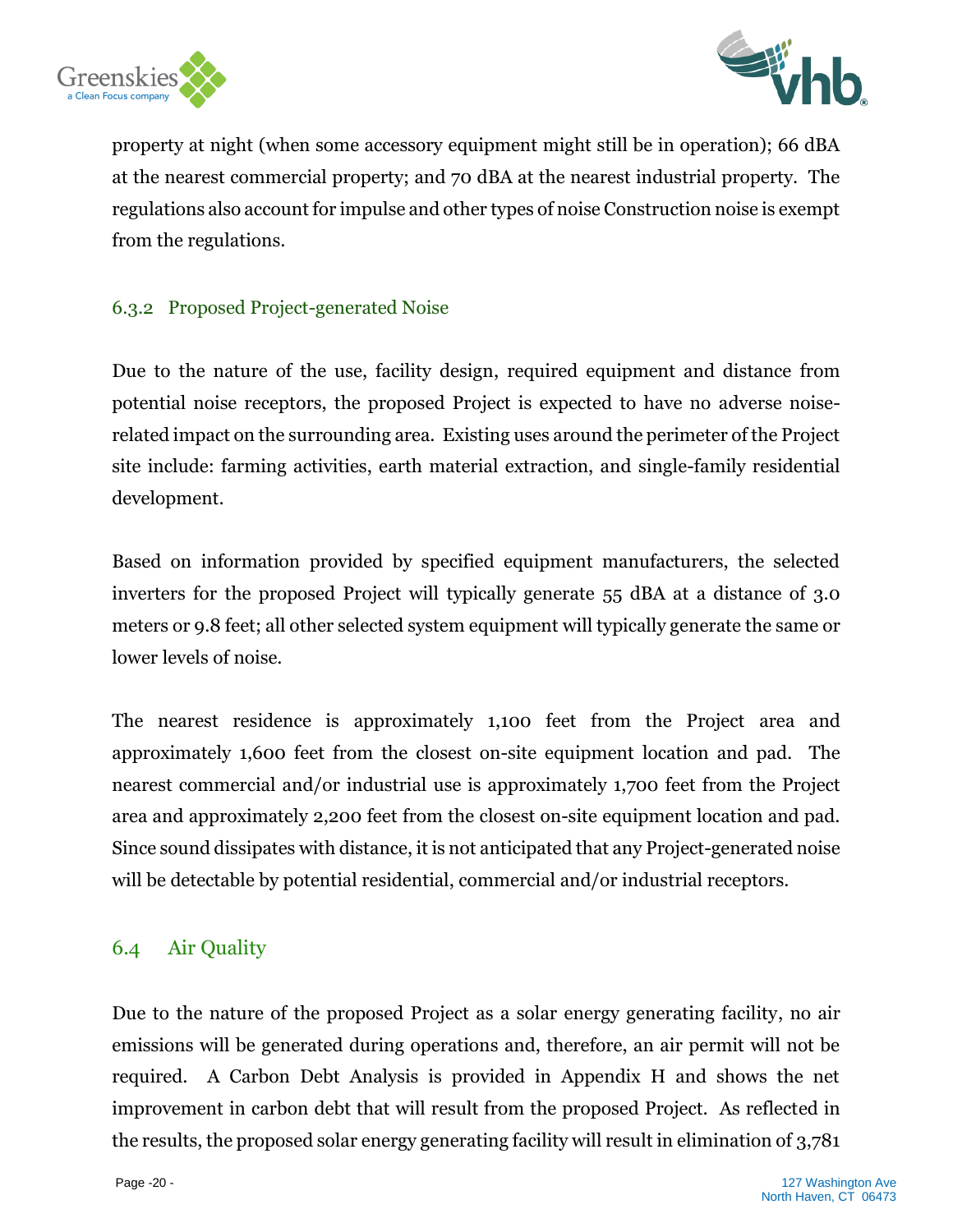



metric tons of carbon dioxide (CO2) equivalent emissions based on 8,502 MW-hours of electricity generated within the first year of operation. This amounts to an equivalent reduction of taking off the road 817 carbon-based fuel operated, moving vehicles.

Temporary, potential, construction-related mobile source emissions will include those associated with construction vehicles and equipment. Any potential air quality impacts related to construction activities can considered *de minimis*. Such emissions will be mitigated using available measures including limiting idling times of equipment; proper maintenance of all vehicles and equipment and watering/spraying to minimize dust and particulate releases. In addition, all on-site and off-road equipment will meet the latest standards for diesel emissions, as prescribed by the United States Environmental Protection Agency (USEPA) and will consider reducing exhaust emissions by utilizing effective controls.

## <span id="page-21-0"></span>6.5 Environmental Site Assessment/Conditions

A site investigation by a Licensed Environmental Professional (LEP) from O'Reilly, Talbot & Okun Engineering Associates investigated the project area for potential signs of contamination in June 2019. A Phase I Environmental Site Assessment (ESA) was performed and a report summarizing the findings dated July 1, 2019 was prepared. The report generally concludes that there is a likely presence of pesticides, herbicides, and fertilizer in groundwater within the area of the Site given its nature of farming and recommends that any material intended to be exported from the Site be tested first. Dust suppression and anti-tracking pads shall be incorporated during construction. The Phase I ESA also recommended further investigation of particular areas on the site. A copy of the Phase I ESA report is included in Appendix F.

A Phase II ESA was performed in September and October 2019 and a report was prepared dated October 30, 2019. The findings of this report were that the subsurface areas of interest from the Phase I ESA did not signify a past hydrocarbon "release" to soil and, based upon the observations, no special soil handling protocols or further testing was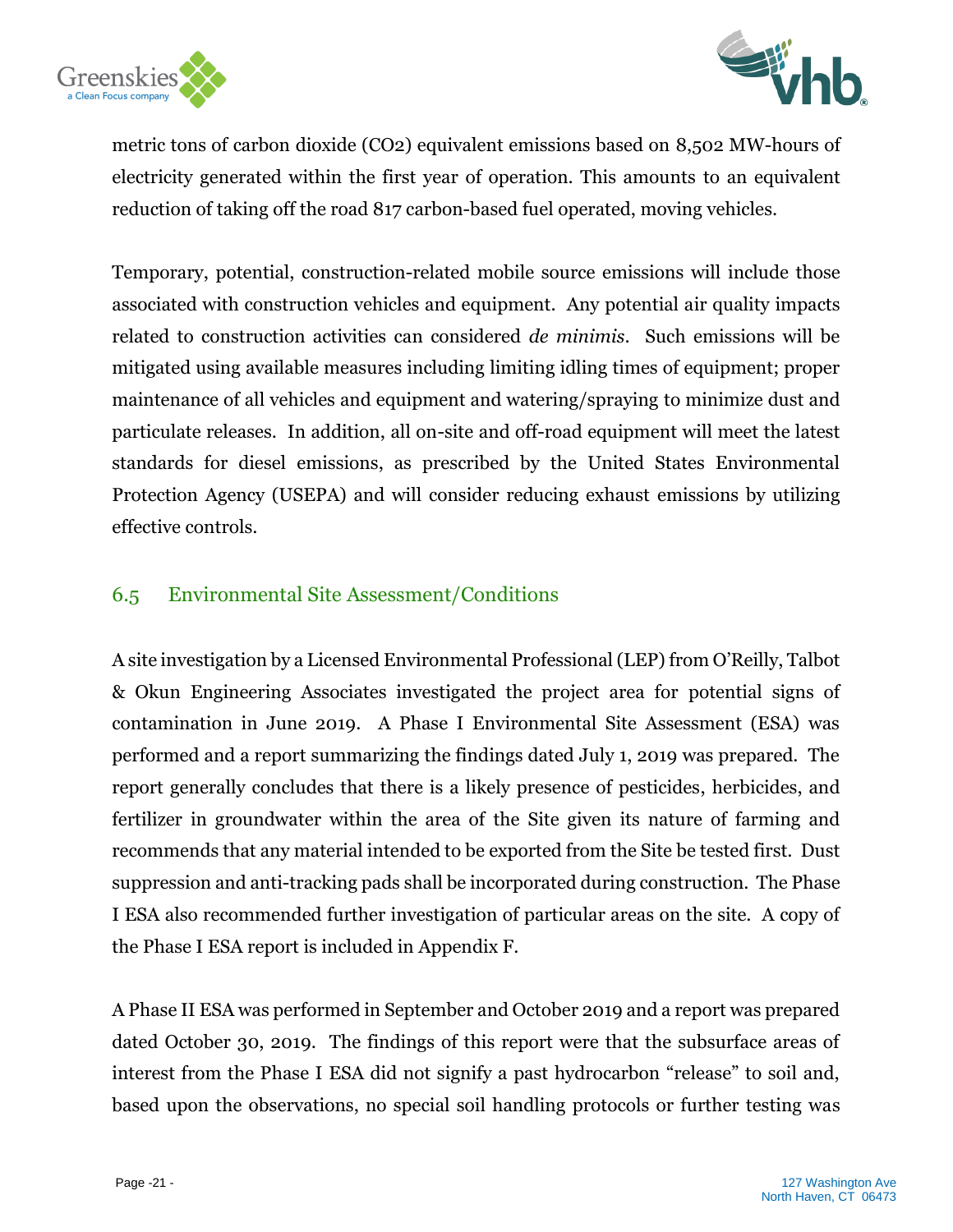



recommended for construction. A copy of the Phase II ESA report is included in Appendix F.

#### <span id="page-22-0"></span>6.6 Site Soils and Geology

#### <span id="page-22-1"></span>6.6.1 Existing Site Soils and Geology

A review of available NRCS online soils mapping indicated the likely presence of a consistent Canton and Charlton fine sandy loam complex across a majority of the project area, with slopes ranging from 0 to 8%. In accordance with the CTDEEP publication *Guidance Regarding Solar Arrays,* soil scientists from VHB dug test pits at the site to confirm the soils mapping in February 2020. The conclusions of that investigation generally found the majority of the project area to be topsoil underlain with sandy loam and cobbles, with areas exhibiting signs of seasonal shallow high groundwater, and to be of Hydrologic Soil Group B. Soils information and results from the onsite testing are included in Appendix L and also incorporated into Appendix G.

## <span id="page-22-2"></span>6.6.2 Preservation of Prime Agricultural Soils

It is not proposed to permanently alter any land classified as prime farmland as part of the Project and, accordingly, it is not anticipated that any coordination with Department of Agriculture on the topic is needed. See Figure 9 – Prime Farmland Soils.

## <span id="page-22-3"></span>6.7 Historic and Archaeological Resources

A Phase 1A Cultural Resources Assessment Survey was prepared for the site dated June 2019. Generally, the report suggested that a 2.4-acre portion of the Site should be investigated further if development was proposed in the location. The report was shared with State Historic Preservation Office (SHPO) who reviewed them and issued a letter dated March 18, 2020. SHPO's conclusions were that they concurred with the findings of the report, that additional archaeological investigations of the 2.4-acre area of moderate sensitivity would be required if development is proposed in the location. The Project does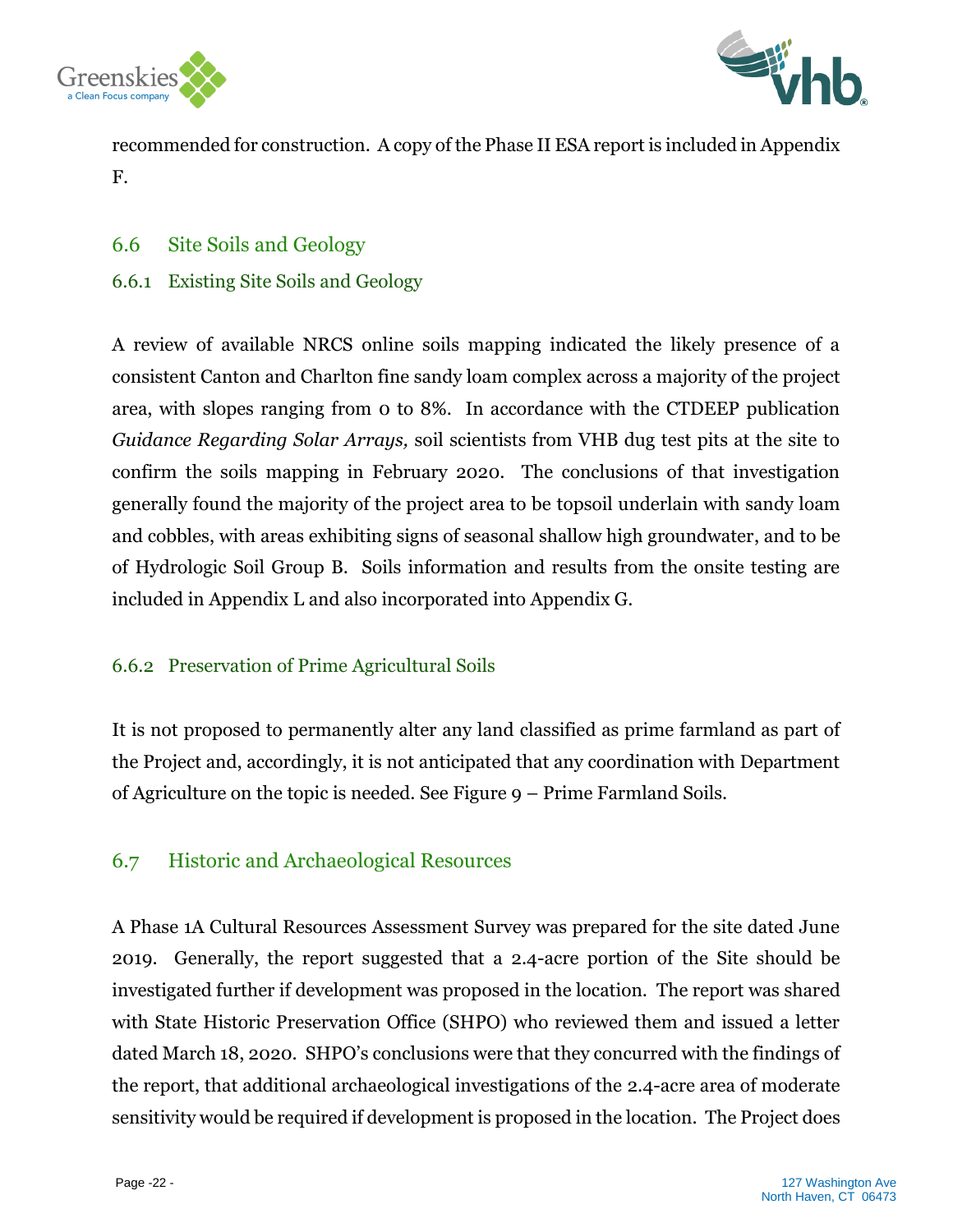



not propose development in this location. A copy of the Phase 1A report and SHPO concurrence letter is included in Appendix H.

#### <span id="page-23-0"></span>6.8 Wetlands and Watercourses

#### <span id="page-23-1"></span>6.8.1 Wetlands Delineation and Methodology

Between June 27, 2019 and July 15, 2019, soil scientists from VHB investigated the Project area in North Stonington to determine if regulated Inland Wetlands or Watercourses were present. In Connecticut, Inland Wetlands are defined by areas of poorly drained or very poorly drained soils or alluvial soils of any drainage class. The investigation was facilitated by the use of a tile spade and soil augers that were used to examine soil profiles and evaluate drainage classes. A Wetlands Delineation Report dated August 13, 2019 was prepared outlining the survey process and findings. A copy of this report is included in Appendix I.

#### <span id="page-23-2"></span>6.8.2 Existing Wetlands and Watercourses

Multiple wetland systems were delineated as a result of this effort and are depicted in the report. Generally speaking, wetland systems exist to the north and to the west of the Project area. A more comprehensive analysis of the various wetland systems can be found in the Wetland Delineation Report included in Appendix I.

#### <span id="page-23-3"></span>6.8.3 Vernal Pools

During March 2020, VHB identified thirteen (13) vernal pools on the Site. No evidence of vernal pool breeding was observed within Wetlands 2, 3, 4, or 5, however, Wetland 1 was found to contain the thirteen (13) cryptic vernal pool breeding areas. Observed obligate vernal pool species included wood frogs, and spotted salamanders. No fairy shrimp, marbled salamander larvae, or state-listed vernal pool breeding amphibians were observed. Each vernal pool area exhibits a soft, leafy, silty, peaty bottom and flood depths within the breeding areas ranged between 6 and 30 inches. The Vernal Pool (VP)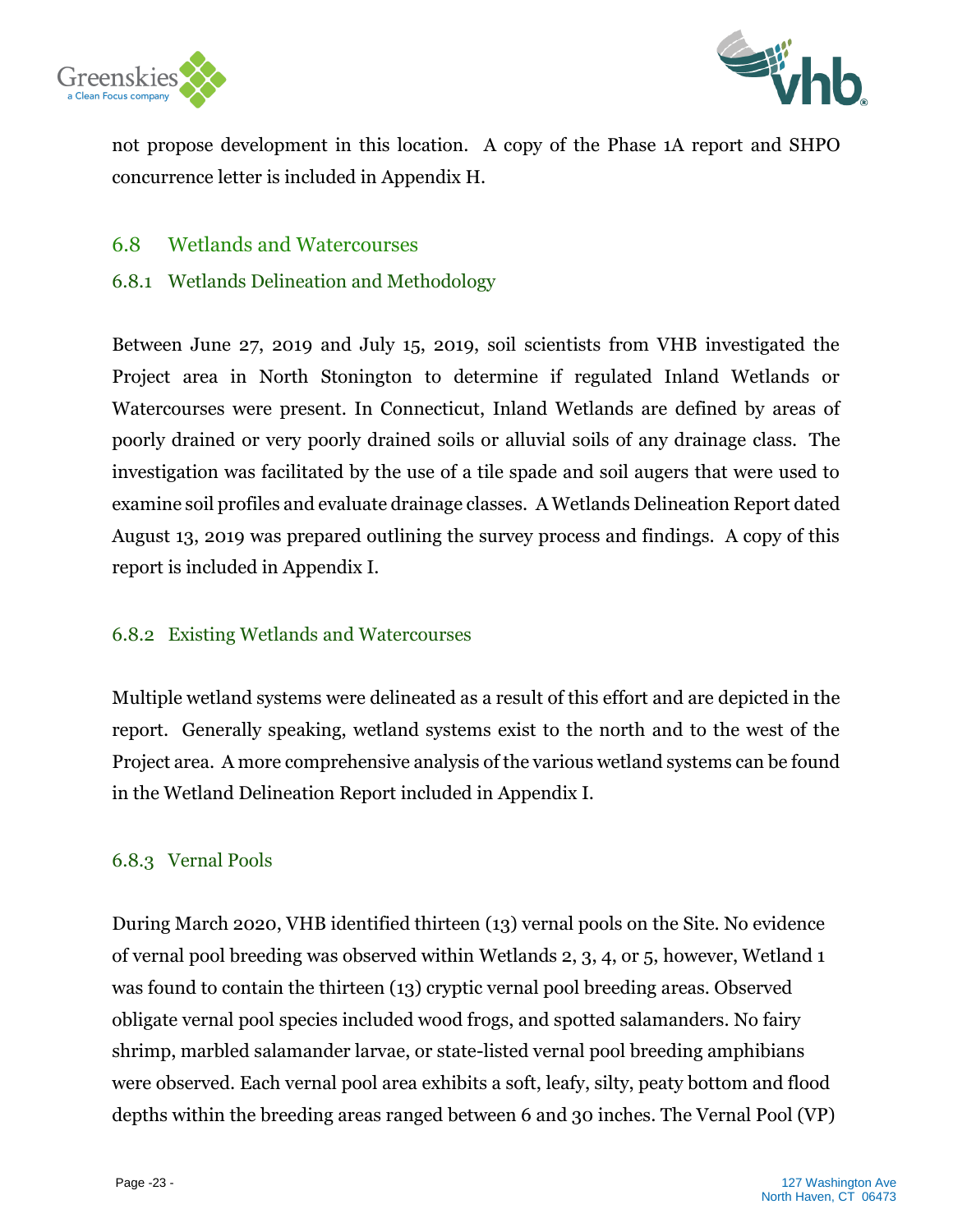



1 and VP 13 breeding areas were somewhat broad in size, however, most pools were small, discrete pockets that exhibited slightly deeper inundation than the surrounding Wetland 1 areas. All 13 breeding areas lack permanent outlets. Based on its deeper inundation and presence of 1-2 year-old green and/or bullfrog larvae (*Lithobates clamatans* and *L. catesbeianus*; VP 13 may occasionally dry down completely, but likely experiences only partial drying during most years (i.e., semi-permanent). The following table provides the details of the VP observations conducted on site:

| Cryptic<br><b>VPID</b> | <b>Wood</b><br>Frog<br>Egg<br><b>Masses</b> | <b>Spotted</b><br><b>Salamander</b><br><b>Egg Masses</b> | <b>Total Egg Mass</b><br>Count | <b>Other</b><br>amphibians |
|------------------------|---------------------------------------------|----------------------------------------------------------|--------------------------------|----------------------------|
| VP <sub>1</sub>        | 5                                           | 15                                                       | 20                             | $\qquad \qquad$            |
| VP <sub>2</sub>        | $\mathbf{2}$                                | 13                                                       | 15                             | $\overline{\phantom{a}}$   |
| $VP_3$                 | $\mathbf 0$                                 | 4                                                        | 4                              | $\overline{\phantom{0}}$   |
| VP <sub>4</sub>        | $\mathbf{1}$                                | 5                                                        | 6                              | $\overline{\phantom{0}}$   |
| VP <sub>5</sub>        | $\mathbf{1}$                                | 6                                                        | 7                              | $\overline{\phantom{a}}$   |
| VP <sub>6</sub>        | $\Omega$                                    | 1                                                        | 1                              | $\overline{\phantom{a}}$   |
| VP <sub>7</sub>        | $\mathbf 0$                                 | 3                                                        | 3                              | $\overline{\phantom{0}}$   |
| VP <sub>8</sub>        | $\mathbf 0$                                 | $\mathbf{2}$                                             | $\mathbf{2}$                   | $\overline{\phantom{0}}$   |
| VP <sub>9</sub>        | $\mathbf 0$                                 | $\overline{2}$                                           | $\mathbf{2}$                   | $\overline{\phantom{a}}$   |
| <b>VP</b> 10           | $\Omega$                                    | 3                                                        | 3                              | $\overline{\phantom{a}}$   |
| <b>VP</b> 11           | $\mathbf 0$                                 | $\overline{4}$                                           | $\overline{4}$                 | $\overline{\phantom{0}}$   |
| <b>VP</b> 12           | $\Omega$                                    | 1                                                        | $\mathbf{1}$                   |                            |
| <b>VP</b> 13           | $\mathbf 0$                                 | 83                                                       | 83                             | Green/bullfrog<br>larvae   |

#### **Obligate Vernal Pool Species Indicators and Observations**

The vernal pools on the Site, which each occupy less than 2 acres were documented as providing breeding habitat for one or more obligate vernal pool species. They appeared to exhibit suitable hydrology for full larval development and metamorphosis of obligate vernal pool-breeding species. They lacked permanent stream outlets, did not contain fish, and were appeared to dry down entirely or substantially each year.

The land uses surrounding the small breeding pockets throughout Wetland 1 indicate that the Site and surrounding areas do not provide exemplary habitat for obligate vernal pool species. Actual habitat use is presumed to be limited to drier areas of Wetland 1, a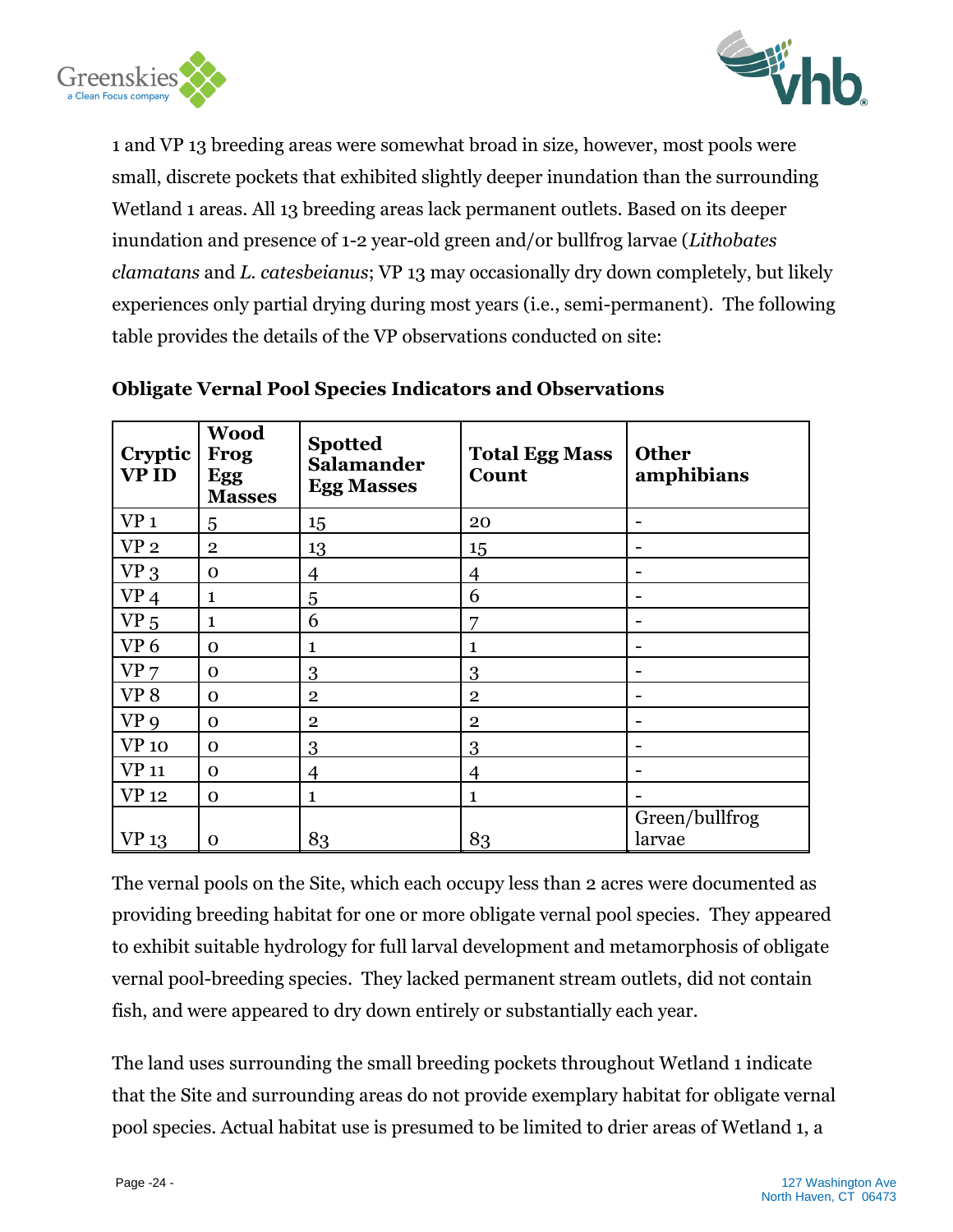



narrow strip of upland forest along Interstate-95, the narrow scrub-shrub areas along the northern upland-wetland edge of Wetland 1, and upland forest located offsite to the south.

## 6.8.4 Proposed Project and Mitigation

The Project has been designed to provide a vegetated buffer between the development itself and these wetland systems to maintain an ecological edge zone that separates the solar development and stormwater features from the wetland communities. The wetlands will be further protected by incorporation of the stormwater management features that have been designed to mitigate peak runoff rates and treat water quality that is generated from the development area.

The minimum buffer proposed for any grading activities or infrastructure development is generally 100-feet from any wetland resource. A single stormwater basin (Stormwater Basin #9) is proposed to be installed to within 60-feet of an onsite wetland which is required due to the flat topography of the area.

## <span id="page-25-0"></span>6.9 Wildlife and Habitat

#### <span id="page-25-1"></span>6.9.1 Rare, Threatened and Endangered Plants and Wildlife

A Request for Natural Diversity Data Base (NDDB) State Listed Species Review was completed and distributed to CTDEEP Wildlife Division for review. In return, a Preliminary Assessment dated August 12, 2019 was provided by CTDEEP Wildlife Division. A copy of this letter is included in Appendix J.

In response to the CTDEEP Wildlife Division assessment, VHB plans to perform an NDDB Preliminary Assessment of protected species whose presence is likely, or probable, at the Project site. Such species fall with the following categories: invertebrates, vertebrates and vascular plants. In cases where the primary habitat of the species identified by NDDB is not present on the site (e.g. Sparkling jeweling and Eastern pearlshell), VHB will provide field confirmation only. For species that are more likely to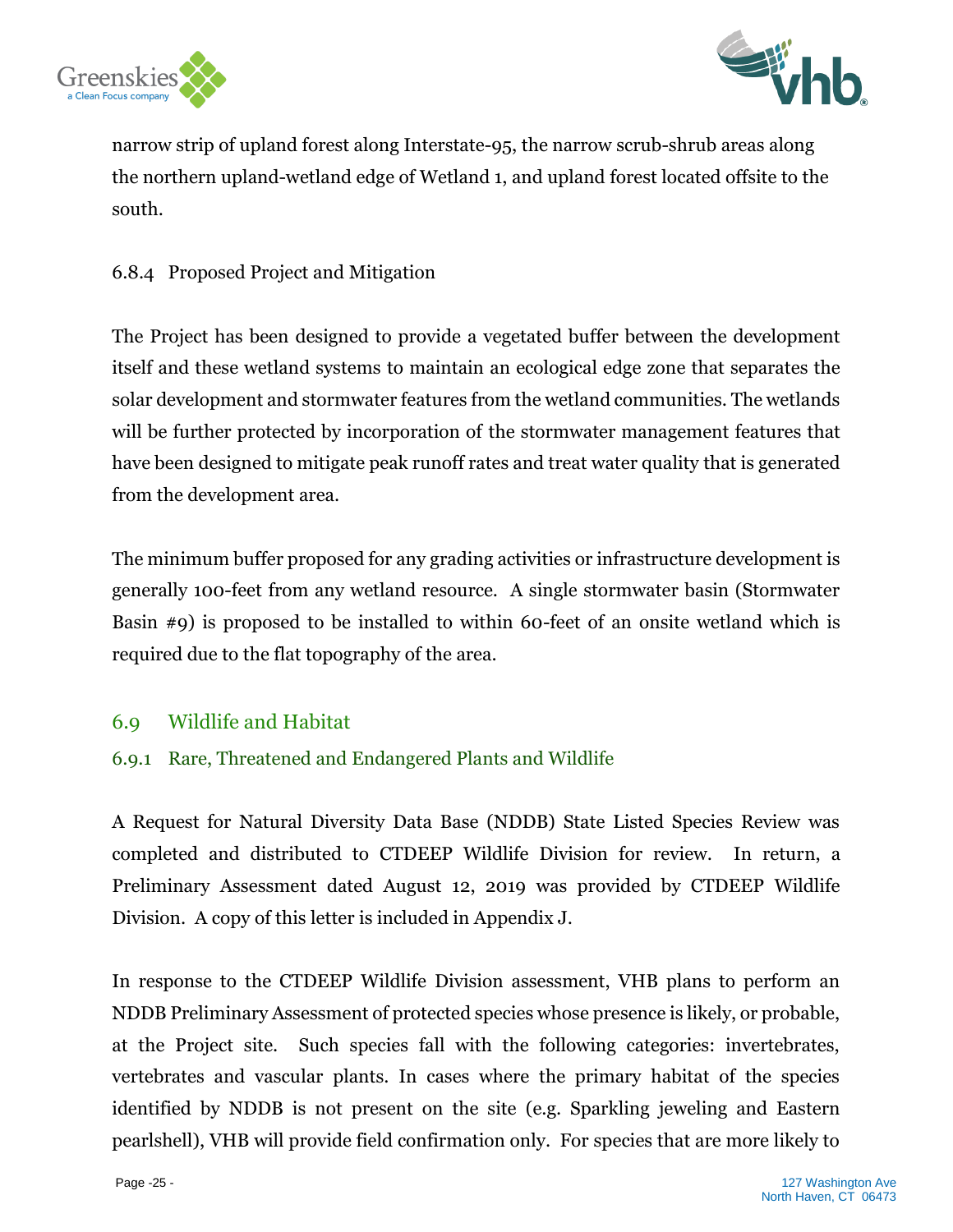



be utilizing the site, or a portion of it, due to presence of suitable habitat (e.g. three species of vascular plant) VHB biologists will survey the property and report findings. Dennis Quinn will perform an Eastern Spadefoot study at the site. All studies will take place between May 2020 and July 2020. A report with findings will be submitted to the CTDEEP Wildlife Division for review and final determination. See Appendix J for a memo outlining the scope of the NDDB surveys.

#### <span id="page-26-0"></span>6.9.2 Potential Impacts and Mitigation

The Preliminary Assessment provided for the Project listed multiple species of concern as possible habitants of the site. In accordance with the guidance from this letter, GCE intends to survey for, or otherwise adequately describe how to protect, all listed species during the seasonal periods of the year they would be present. A report summarizing the findings will be prepared and provided under separate correspondence.

#### <span id="page-26-1"></span>6.9.2 Core Forest

No tree clearing is proposed and accordingly, the Project will not alter areas of core forest. See Figure 11 – Core Forest.

## <span id="page-26-2"></span>6.10 Water Supply

No water will be sourced on site from either a well or utility hook up. All water used for construction will be trucked in. Minimal long-term water use will be required for operations for the purpose of cleaning modules and this water will also be trucked in.

## <span id="page-26-3"></span>6.11 Stormwater Management

#### <span id="page-26-4"></span>6.11.1 Existing Conditions

Under existing conditions, untreated stormwater runoff from most of the Site flows in various directions overland towards the on-site wetlands. A small area of the eastern portion of the site runs overland to the neighboring properties where it is likely captured and discharged to a waterbody tributary of the Pawcatuck River (See Figure 2).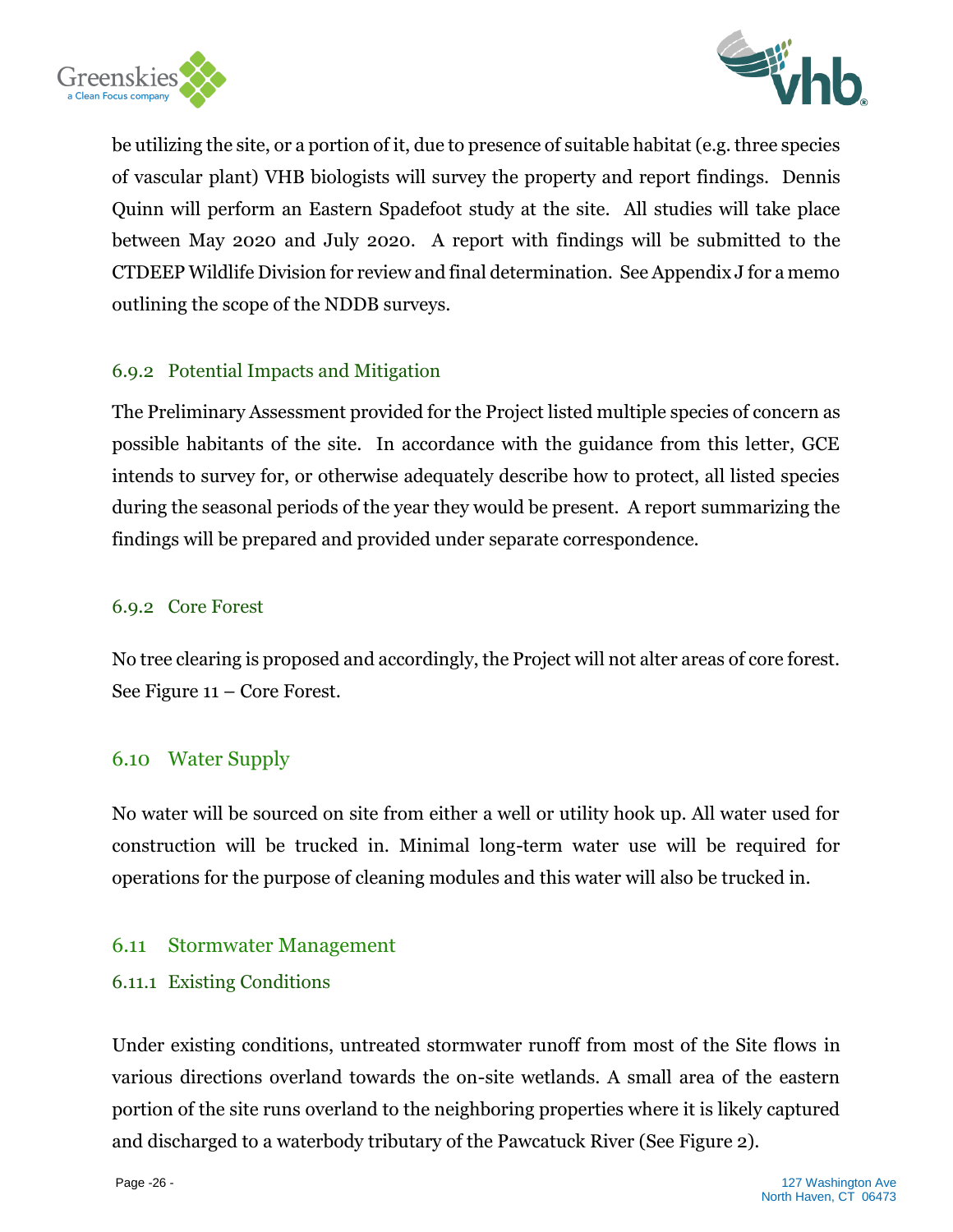



The majority of the site is comprised of brush and smaller trees with woodland along the perimeter. Generally, the site is at its highest elevation in the central-southern portion of the Project and slopes down in all directions to the adjacent wetland systems and adjacent woodland east of the site. The majority of terrain slopes in the Project area range from 0% to 15% with small portions ranging up to 25% slope.

Information and computations regarding existing conditions hydrology is contained in the Stormwater Report. A copy is included in Appendix G.

#### <span id="page-27-0"></span>6.11.2 Proposed Conditions

The proposed stormwater management system for the Project has been designed to meet State standards as well as the CTDEEP guidance document *Guidance Regarding Solar Arrays*. The system consists of nine proposed permanent stormwater management basins and accompanying drainage swales which have been strategically located throughout the Project site to maintain existing drainage patterns. In the majority of the on-Site areas, the Project proposes to install permanent turf-forming grasses to help stabilize the topsoil from erosion, sequester nutrients and pollutants, and lower runoff rates from the facility to the surrounding discharge points

Post construction stormwater runoff will be collected and conveyed to the stormwater basins via overland sheet flow and permanent diversion swales. Each pond will include an outlet control structure designed to mitigate peak stormwater flows to predevelopment levels. Water quality treatment is provided in the basins and infiltration of stormwater runoff into the ground has been promoted to the maximum extents practicable. Information and computations regarding proposed conditions hydrology is contained in the Stormwater Report. A copy is included in Appendix G.

## <span id="page-27-1"></span>7.0 Conclusions